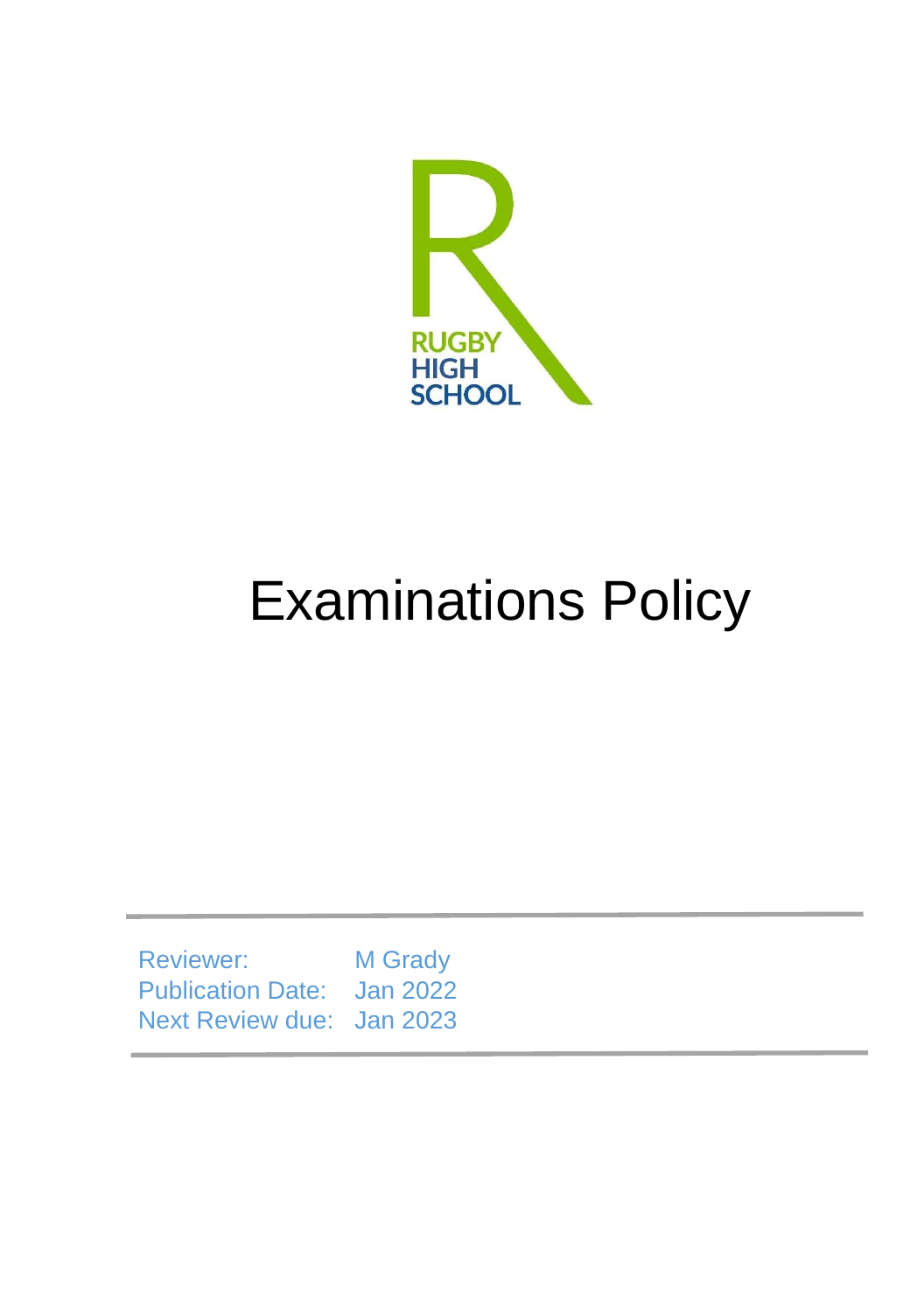#### **CONTENTS**

- The 11-19 Exam Policy
- Qualifications
- Exam Series and Timetables
- Entries, Entry Details and Late Entries
- Exam Fees
- Disability and Equality
- Special Educational Needs / Access Arrangements/CheckingAssessors Qualifications
- Estimated Grades
- Contingency Plan
- Managing Invigilators & Exam Days
- 11 Candidates, Clash Candidates & Special Consideration
- Examinations Internal Appeals Procedure
- Results, Enquiries About Results & Access to Scripts
- Malpractice
- Certificates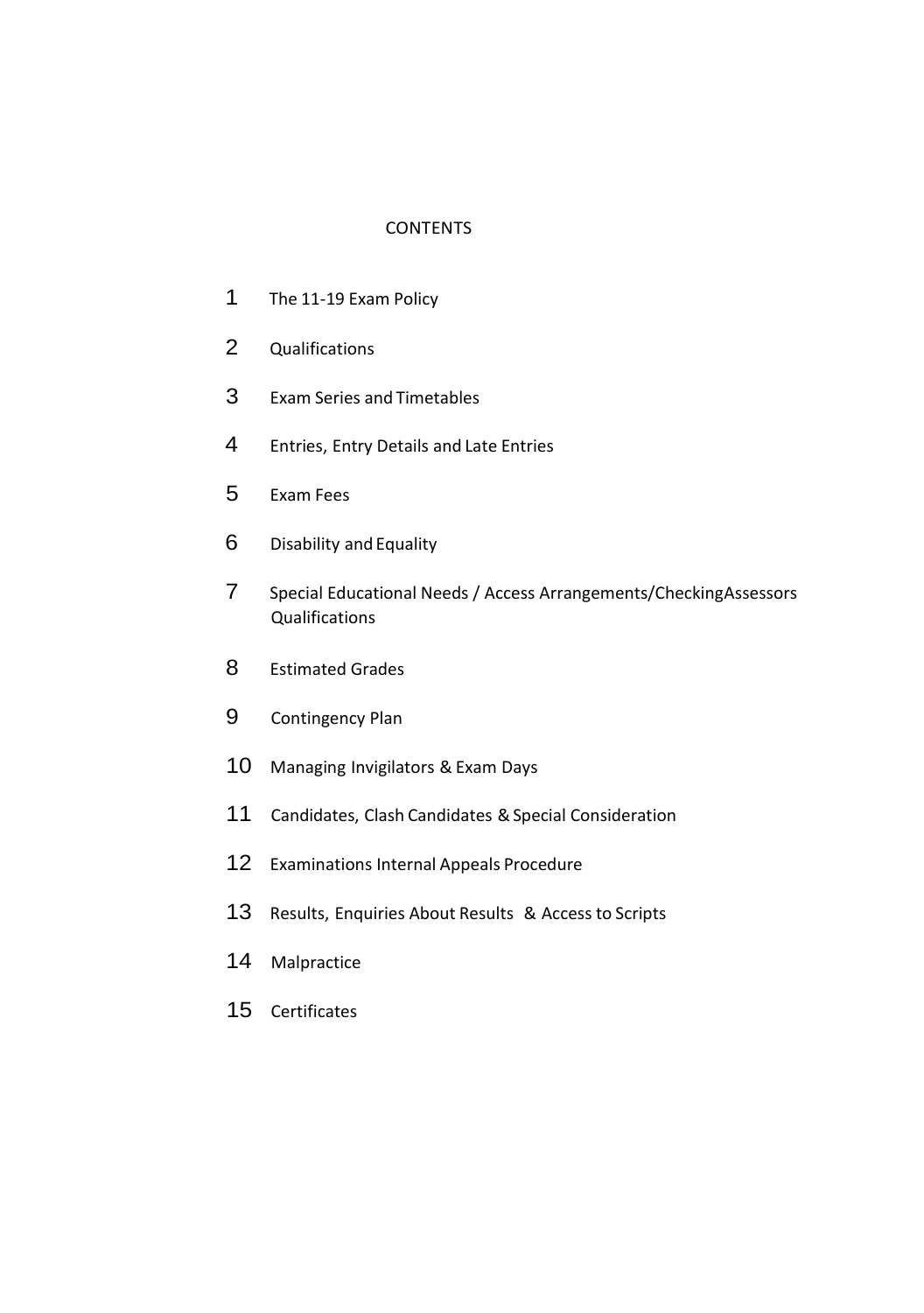### 1. The 11-19 Exam Policy

### Policy Purpose

JCQ Requires all schools to produce an Examination Policy and review on a yearly basis

The purpose of this exam policy is:

- **•** to ensure the planning and management of exams is conducted efficiently and in the best interest of candidates
- **•** to ensure the operation of an efficient exam system with clear guidelines for all relevant staff

It is the responsibility of everyone involved in the centre's exam processes to read, understand and implement this policy. More detailed guidance is provided in the following JCQ documents: Access Arrangements, Reasonable Adjustments and Special Consideration General Regulations for Approved Centres General and Vocational Qualifications Suspected Malpractice in Examinations and Assessments Policies and Procedures Instructions for Conducting Controlled Assessments 'ICE' Instructions for Conducting Examinations Instructions for Conducting Non Examined Assessments

The exam policy will be reviewed annually.

The exam policy will be reviewed by the Head of Centre, and Examination Officer

The school currently enters students for GCSE, AS and A level as well as university entrance examinations e.g. BMAT, LNAT, STEP.

### Exam Responsibilities

### Head of Centre

Overall responsibility for the school as an exam centre:

- **•** Advises on appeals and re-marks
- **•** Reports immediately all suspicions or actual incidents of malpractice to the exam board in line with JCQ's General and Vocational Qualifications Suspected Ma/practice in Examinations and Assessments Policies and Procedures.

In the absence of the Head of Centre, this must be done by the most senior member of staff in school.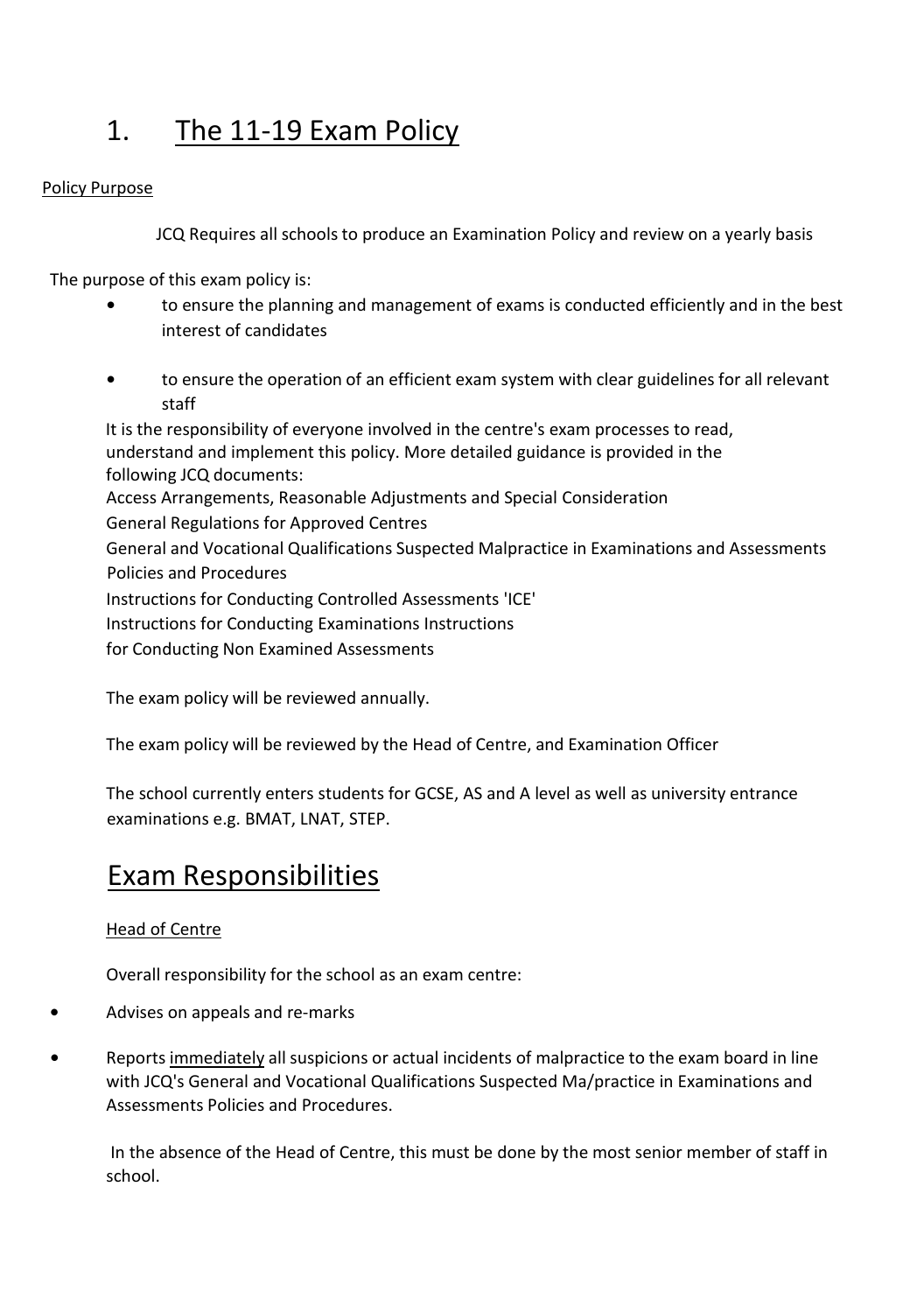**•** Follows all JCQ exam regulations including ensuring that arrangements are in place to check thatthe correct paper packets are opened as set out in the General Regulations for Approved Centres.

### Examinations Officer

Manages the administration of public and internal exams:

- **•** Advises the Senior Leadership Team, subject teachers, form tutors and relevant support staff on annual exam timetables and examination procedures as set by the various awarding bodies
- **•** Maintains systems and processes to support the timely entry of candidates for their exams
- **•** Produces and distributes timetables to candidates for all internal/ external exams and communicates regularly with staff concerning imminent deadlines
- **•** Ensures that candidates and their parents are informed of the rules and regulations set by the JCQ, the awarding bodies and Rugby High School.
- **•** Provides and confirms detailed data on estimated entries to the awarding bodies.
- **•** Receives, checks and stores securely all exam papers and completed scripts maintaining a log that records the delivery of confidential materials (in the secure room). In the Examinations Officer's absence, confidential materials must be placed in the secure store immediately by one of the following: the Assistant Examinations Officer, the Head of Centre, the School Business Manager.
- **•** Ensures that a procedure is in place to check that the correct paper packets are removed from storage (two pairs of eyes check) and distributed to examination rooms and that a second check is made by two people before any packet is opened.
- **•** Identifies and manages exam timetable clashes
- **•** Trains and monitors a team of exams invigilators responsible for the conduct of exams and retains a record of the training given. Invigilators for students with access arrangements must receive additional training so that they understand what is and whatis not permissible.
- **•** Keeps signed records of seating plans, invigilation arrangements, incident logs and centre copies of attendance registers until all appeals, malpractice or other results enquiries are complete.
- **•** Advises on appeals and re-marks. Arranges for dissemination of exam results and certificates to candidates.
- **•** Reports all suspicions or actual incidents of malpractice to the exam board in line with JCQ's General and Vocational Qualifications Suspected Ma/practice in Examinations and Assessments Policies and Procedures.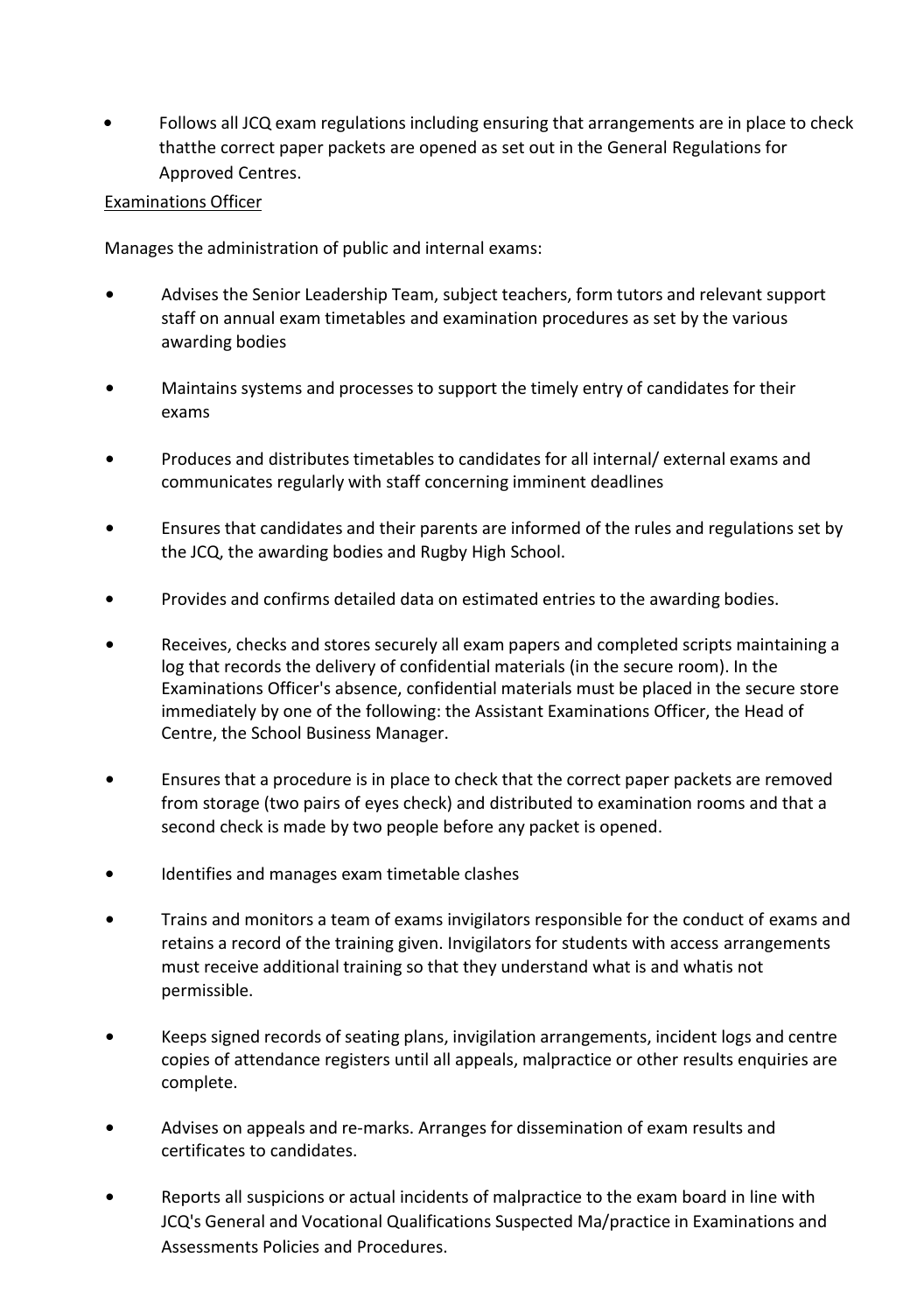Curriculum Leaders:

- Guidance and pastoral oversight of candidates regarding exam entries or amendments to entries.
- Ensuring exam entries/registrations are completed within the deadlines set by the Exams Office.
- Ensuring the Exams Office is notified by July each year of any changes in the exam boardor syllabus for their subject starting the following September.
- Ensuring that any official exam board internal non examined assessments/controlled assessments/coursework are conducted in accordance with JCQ and awarding body regulations.
- Accurate completion of assessment/coursework mark sheets and declaration sheets.
- Accurate completion of entry and all other mark sheets and adherence to deadlines assetby the Examinations Officer
- Involvement with post-results procedures.

Ensuring that all members of staff responsible for administering controlled assessments or coursework receive appropriate training.

Ensuring that access arrangements are in place forstudents who are entitled to them.

### Teachers

- Ensuring that any official exam board internal assessments non examined assessments/controlled conditions/ coursework are conducted in accordance withJCQ and awarding body regulations.
- Ensuring that candidatesin their classes entitled to access arrangements receive them.

### The SEN Co-ordinator (SENCO) is overall responsible for:

- Identification and testing of candidates' requirements for access arrangements.
- Collects and stores the evidence necessary to support applications for access arrangements. Applies for access arrangements online within the deadlines set by the awarding bodies in accordance with the JCQ "Access arrangements, reasonable adjustments and special consideration" handbook
- Ensuring that testing/assessments conducted are processed online and the outcomes made available to the Exams Office and all teaching staff before the candidates are due to sittheir exams/controlled assessments.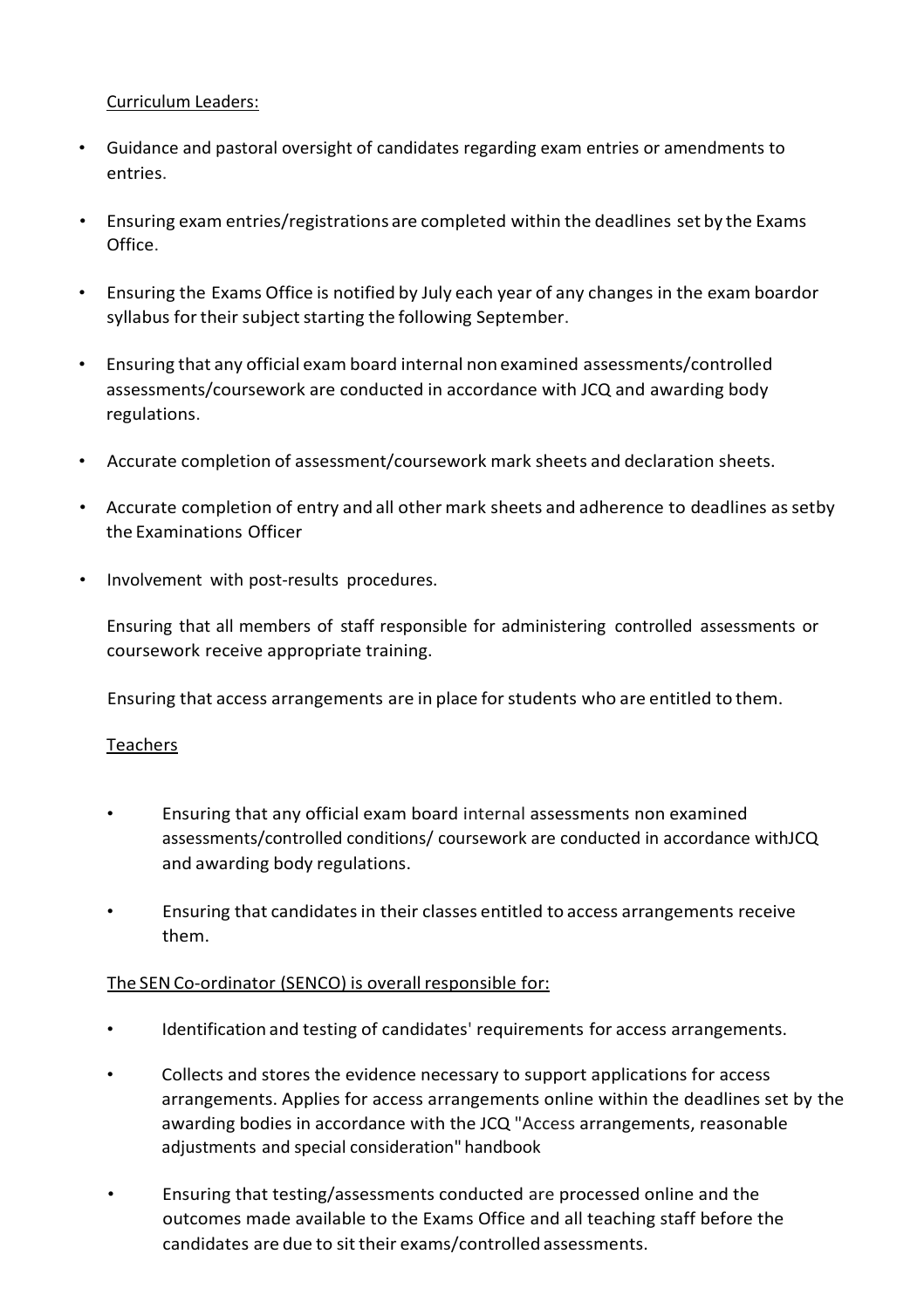- Additional support for the exam invigilationteam to be available
- Ensuring the school's assessor is fully qualified and has all required certification in place

### Invigilators

The effective and efficient conduct ofthe exams in accordance with JCQ regulations.

- Making the necessary announcements at the beginning and end of exams
- Verifying the identity of all candidates
- Supervision of candidates in the exam room.
- Recording any incidents during the examination in the incident log.
- Collection of exam papers and other material from the Exams Office before the startof the exam.
- Collection of all exampapers in the correct order at the end ofthe exam and their return to the Exams Office.
- Being familiar with the contents of the JCQ Instructions for conducting examinationsfor the current year and the JCQ regulations
- Displaying all JCQ notices/warnings to candidates

### All Staff

No member of staff may enter a room where an examination is taking place unless he/she isauthorised to do so by the Head of Centre.

Any member of staff who is related to a candidate sitting a public examination may not have unaccompanied access to examination materials during the examination series for which thatrelative is entered. For example, question papers, pre-release materials and answer scripts. If the relative in question is the centre's examinations officer, then appropriate arrangements mustbe made to ensure that another person is present for all of the administrative arrangements relating to the candidate's examinations.

All staff must tell the Head of Centre if they are related to student sitting public examinations at the start of that student's examination course so that the school can fulfil its duty to inform the awarding bodies of any members of centre staff who are either sitting examinations and assessments or teaching and preparing members of their family for examinations and assessments or involved in the administration of examinations and assessments which are being taken by a relative. Staff should avoid teaching or preparing relatives for examinations if at all possible.

### Candidates are responsible for:

• Confirmation and checking of statements of entry and individual timetables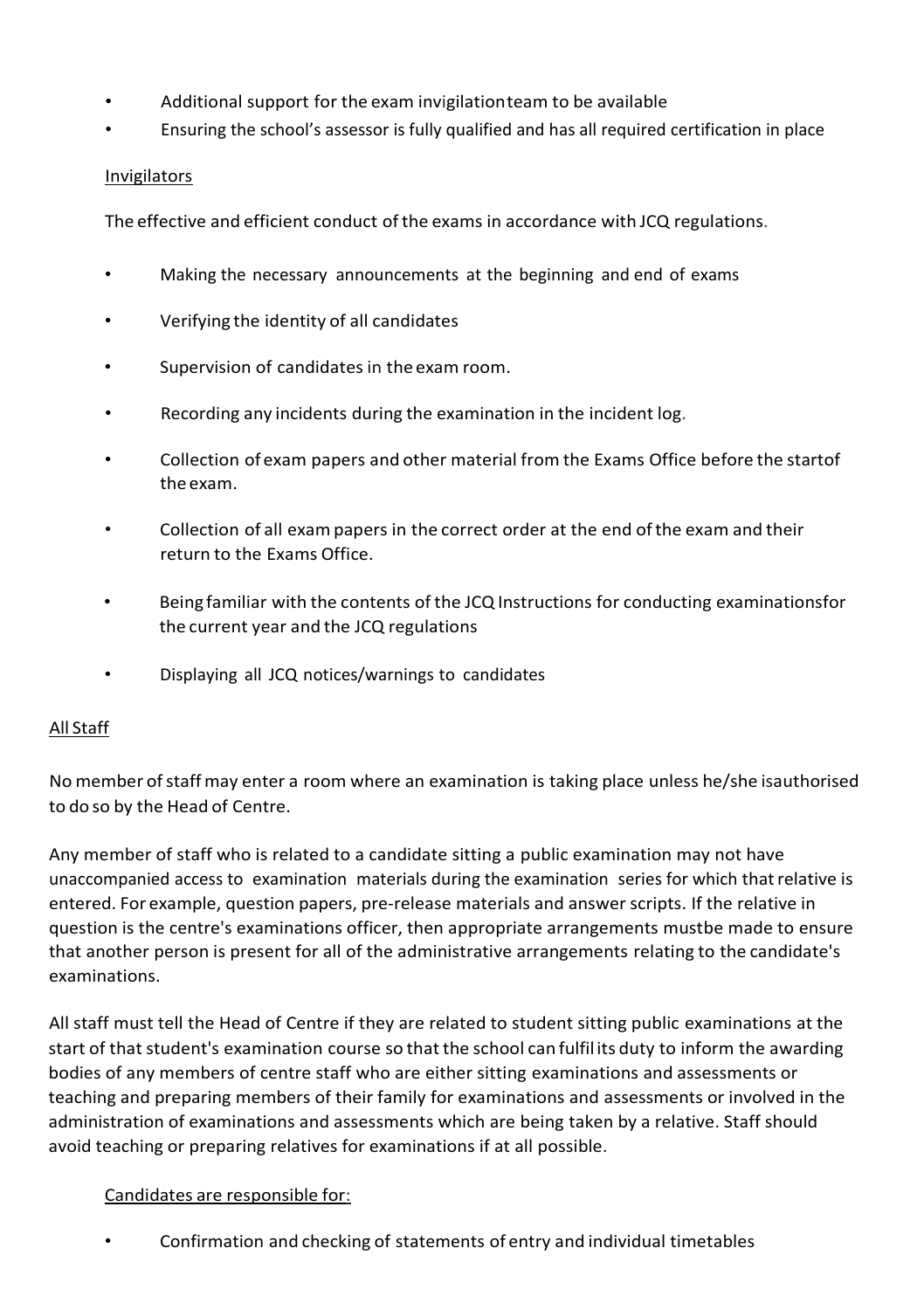- **•** Understanding non examined assessment/coursework/controlled assessment regulations and signing a declaration that authenticates the non examined assessment/coursework/controlled assessment as their own.
- **•** Reading notices/warnings to candidates and following the rules and regulations set by Rugby High School & JCQ for all examinations especially those relating to prohibited item, conduct in the examination room and use of social media.

### Parents/Guardians are responsible for:

- **•** Checking with their child to see that the correct exam entries are made
- **•** Checking that the correct tier of entry is made
- **•** Ensuring their child attends exams as detailed on their exam timetable and is familiar with the rules and regulations set by Rugby High School & JCQ for all examinations.
- **•** Supervision of their daughter if she has a clash which requires overnight supervision. Supervision must comply with JCQ regulations.

### 2. Qualifications

- **•** The qualifications offered at this centre are decided by the Head of Centre and the Senior Leadership Team.
- **•** The qualifications offered are GCE, AS/ A-Level, GCSE, and the subjects offered for these qualifications in any academic year may be found in the school's published prospectus for that year.
- Informing the Examinations Officer of changes to a specification is the responsibility of the head of the department concerned.
- **•** All students will be entitled, and enabled, to achieve an entry for qualifications from an external awarding body.
- **•** Decisions on whether a candidate should be entered for a particular subject will be taken in consultation with candidates/parents/guardians, subject teachers, Curriculum Leadersand the Head of Centre.

### 3. Exam Seasons and Timetables

### Exam seasons

**•** Internal exams are scheduled throughout the year.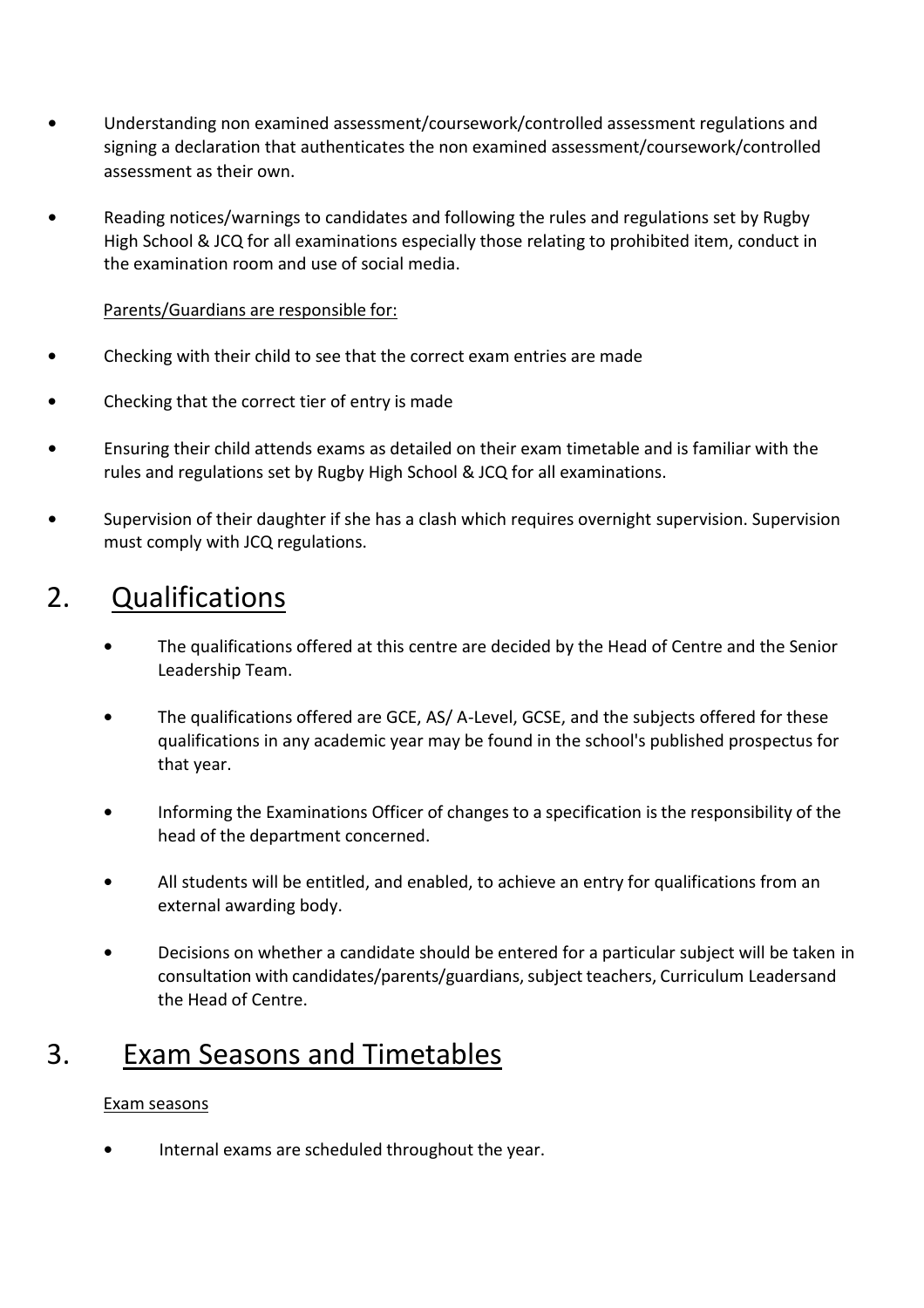- **•** External exams are scheduled mostly in May and June. In exceptional circumstances, individual candidates may be entered for another series e.g. a November English GCSE resit.
- **•** Some internal exams are held under external exam conditions.

### Timetables

Once confirmed, the Examinations Officer will circulate the exam timetables for external/internal exams to all relevant parties.

### 4. Entries, Entry Details, Late Entries and Retakes

### Entries

- **•** Candidates are selected for their exam entries by the Curriculum Leaders and the subject teachers.
- **•** Candidates, or parents, can request a subject entry, change of level or withdrawal. The final decision is the Head of Centre's. The school will not pay for entries in subjects whichit has not prepared the candidate to sit e.g. Modern Foreign Languages for which the school does not provide tuition.
- **•** The school accepts external entries from former students and other candidates at the discretion of the Head of Centre. These entries must be paid for by the candidate. An administration and invigilation charges may be levied in addition to entry fees.
- **•** Entry deadlines are circulated to Curriculum Leaders.
- **•** Late entries are authorised by the Head of Centre .. Retakes

Candidates are allowed retakes as required in GCSE Mathematics and English Language and in AS/A-Level subjects where available.

Retake decisions will be made in consultation with the candidates, subject teachers and the Curriculum Leaders.

Candidates must complete a re-sit form and pay the retake costs to the Examination Office before entries can be made.

### 5. Exam Fees

For internal candidates:

GCSE initial registration and entry exam fees are paid by the centre. AS/A-

Level initial registration and entry exam fees are paid by the centre.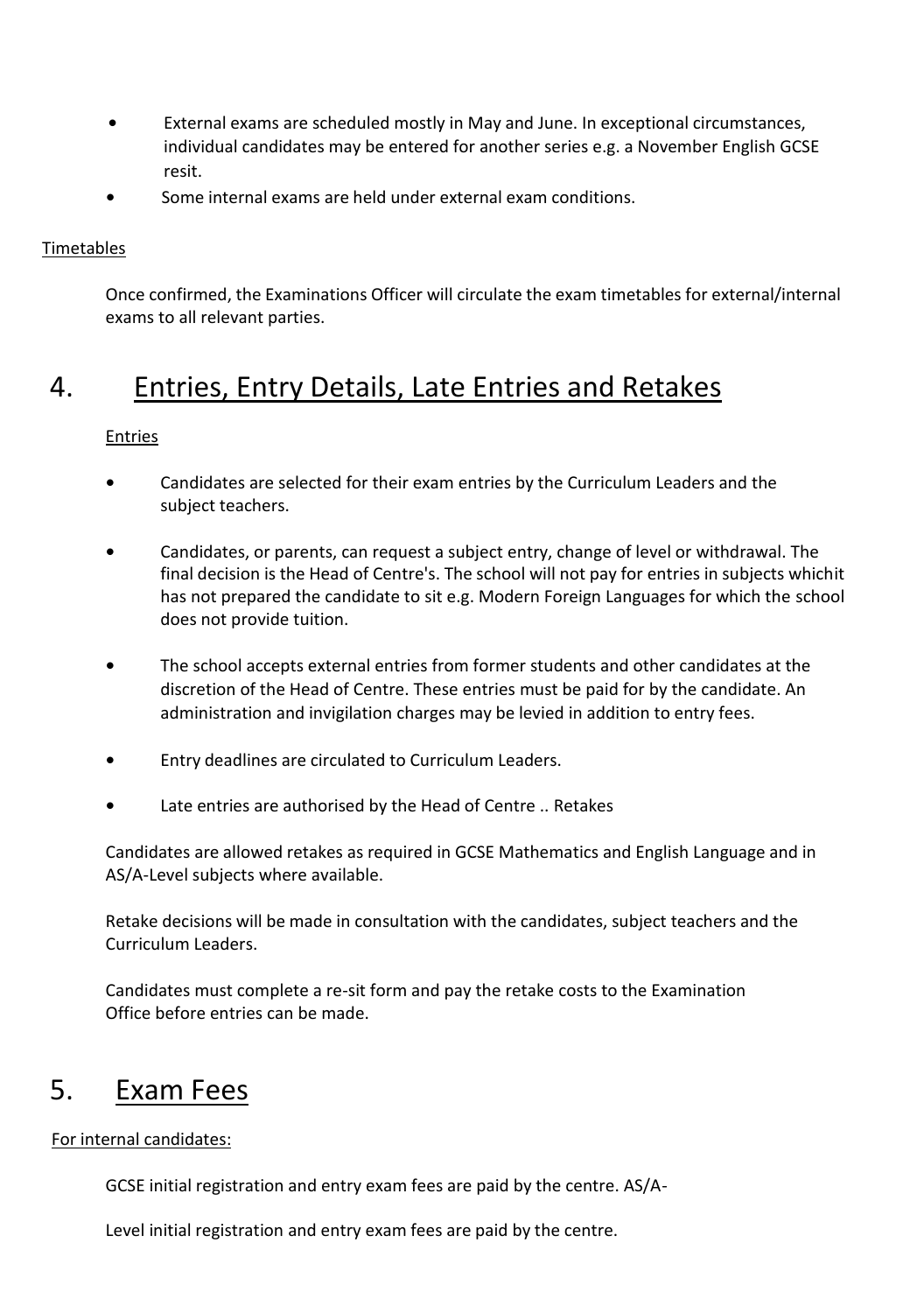GCE (A Level) initial registration and entry fees are paid by the centre.

A fee is payable for some university entrance tests. This must be paid by the student or herparents before she can be entered by the school.

Late entry or amendment fees are paid by the centre or department according to circumstances as determined by the Head of Centre.

Candidates or departments willnot be charged for changes of tier, withdrawals made by theproper procedures or alterations arising from administrative processes, provided these are made within the time allowed by the awarding bodies.

Fee reimbursements may be sought from candidates who fail to sit an exam or meet the necessary coursework requirements without medical evidence or evidence of other mitigating circumstances.

Retake fees for first and any subsequent retakes are paid by the candidates.

### 6. Disability & Equality

- It is the Head of Centre's responsibility to ensure that the Centre meets the requirements of the Disability DiscriminationAct 1995 (ODA), extended in 2005, and theDisability Equality Duty (DED) 2010.
- A person has a disability for the purposes of the ODA if s/he has a physical or mentalimpairment that has a substantial adverse effect on her/his ability to carry out normal day-to-day activities.
- The Centre will meet the disability provisions under the ODA (or the Equality Act 2010), by ensuring that the exams centre is accessible.
- The Head of Centre is responsible for ensuring that the centre fulfils its responsibilitytowards disabled candidates.
- Disability can never be a reason for denying a candidate the opportunity to access a course. However, where a candidate cannot demonstrate a competence required by theassessment objectives and where adjustments cannot be made without compromising the integrity of the assessment, parents and carers must be made aware and a discussion must be had about the advisability of entering the candidate for that component or qualification.

## 7. Special Educational Needs/ Access Arrangements

 The SENCO is responsible for ensuring that appropriate access arrangements are in place for any candidate with a disability requiring them using the Access Arrangements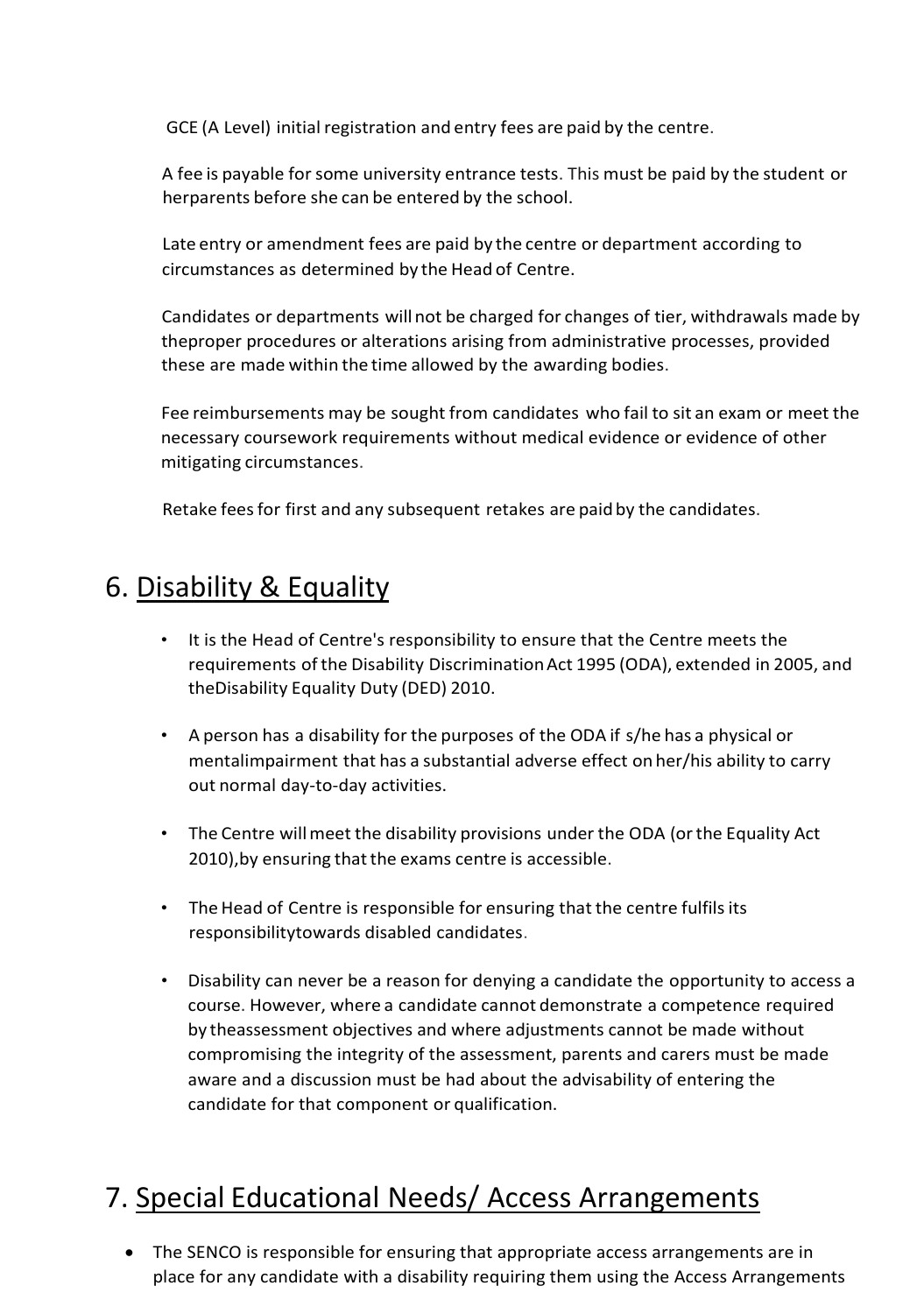online system. The application process is an online process via the Awarding Bodies' secure portal. The examination officer is responsible for inputting information that needs to be input in this way.

- **•** Access arrangements should be processed at the start of the course using the Access Arrangements online system. The deadline for processing applications for Access Arrangements for examinations to be sat in May/June 2020 is  $31<sup>st</sup>$  March 2022. There is a need to be able to demonstrate a history of support and provision. For this reason, the schoolwill not normally accept an external assessment or perform an assessment itself within two terms of the student sitting an examination for which the access arrangement is sought. Access arrangements in the case of a temporary injury e.g. a broken arm are not affected by this.
- **•** The SENCO is responsible for informing the candidate, her parents/carers and teachers in writing of the outcome of any application for an access arrangement.
- **•** At the end of the Autumn Term of each academic year, the SENCO will share with teaching and relevant support staff the list of students who have an access arrangement and the nature of the arrangement as it affects assessments in their subject (where the arrangement varies). This list will then be updated on a half termly basis. Students may not receive extra time or any other access arrangement for controlled assessments, non examination assessments or any public examination unless an approved access arrangement is in place.
- **•** The SENCO is responsible for ensuring that students identified as potentially requiring an access arrangement are assessed. She is responsible for collecting evidence of the candidate's current difficulties, how they impact on teaching and learning in the classroom and the candidate's normal way of working to create a detailed picture of need. In addition to compiling the evidence file she is responsible for completing all the requisite documentation including ensuring that candidates with access arrangements have signed a Data Protection Notice.
- **•** Large print papers and papers printed on different coloured paper are available for students who need them. N. B. The deadline for ordering these is well ahead of the entry deadline (the end of January for examinations in May/June). Special arrangements, in line with JCQ regulations, will be made for orals and listening examinations for candidates with hearing difficulties.
- **•** The SENCO is responsible for collecting and analysing feedback from disabled candidates so that their experience is as good as it possibly can be.
- **•** Candidates with poor handwriting may use a word processor but this must be the candidate's normal way of working and be appropriate to their needs. The SENCO will use information provided by teachers for determining this and will compile and keep all the necessary records in relation to it.
	- **•** It is the responsibility of the Examination Officer to provide a separate room and invigilator/reader/scribe for an individual or small group of candidates that require one. Readers/scribes doubling up as invigilators must receive invigilation training in advance of acting as a scribe/reader.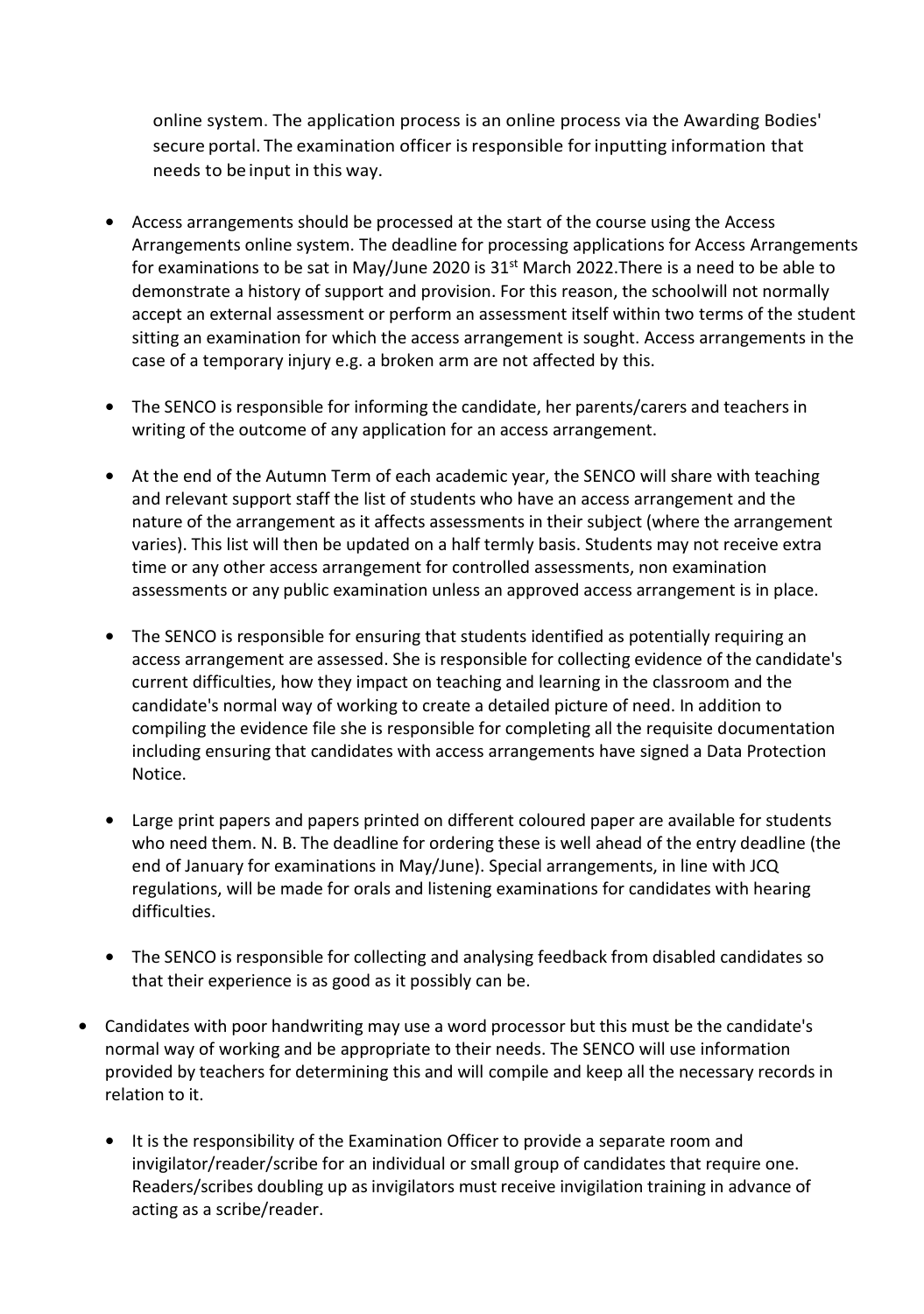- **•** It is the responsibility of the Examination Officer to liaise with the IT Support to provide Word Processors/Laptops for candidates with relevant Access Arrangements. Spell check and internet facility must be disabled if required by JCQ regulations.
- **•** It is the responsibility of the SENCO to allocate a suitable member of staff to support the candidate e.g. to read/scribe/etc. and to ensure that he/she has received training and understands their role including the limitations of the support that he/she may provide.
- **•** Information of any candidates with Access Arrangements e.g. extra time, must be available to the invigilator in the examination room and recorded on the official seating plan. It is the Exams officer's responsibility to see that it is recorded.
- **•** Copies of the SENCO's qualifications for testing and assessing candidates requiring access arrangements will be held on her staff file. In addition the SEN CO will have a copy ready to present to inspectors. The qualifications will be checked against JCQ regulations (paragraph 7.3.4) by the Head of Centre. In the event of an assessment being conducted by a third party, the SENCO is responsible for checking that the person concerned has the appropriate qualifications. A copy of these should be placed in the student's SEN file attached to the original assessment.

**•** Further details with regard to Access Arrangements can be found in JCQ's Adjustments for candidates with disabilities and learning difficulties Access Arrangements and Reasonable Adjustments General and Vocational qualifications

**•** N. B. A privately commissioned assessment carried out without prior consultation with the school cannot be used to award access arrangements and cannot be used to process an application using access arrangements online.

### 8. Estimated grades

Where estimated grades are required, Curriculum Leaders are responsible for submitting estimated grades to the Examinations Officer who will submit them to the awarding bodies.

### 9. Contingency Planning

Contingency planning for exams administration is the responsibility of the Head of Centre and the Senior Leadership Team. See separate contingency plan for further details.

### 10. Managing Invigilators and Exam Days

### Managing invigilators

External invigilators will be used for external exam supervision.

Securing the necessary Disclosure and Barring Service (formerly Criminal Records Bureau -CRB)

clearance for new invigilators is the responsibility of the Office Manager: SLT/HR Administrator.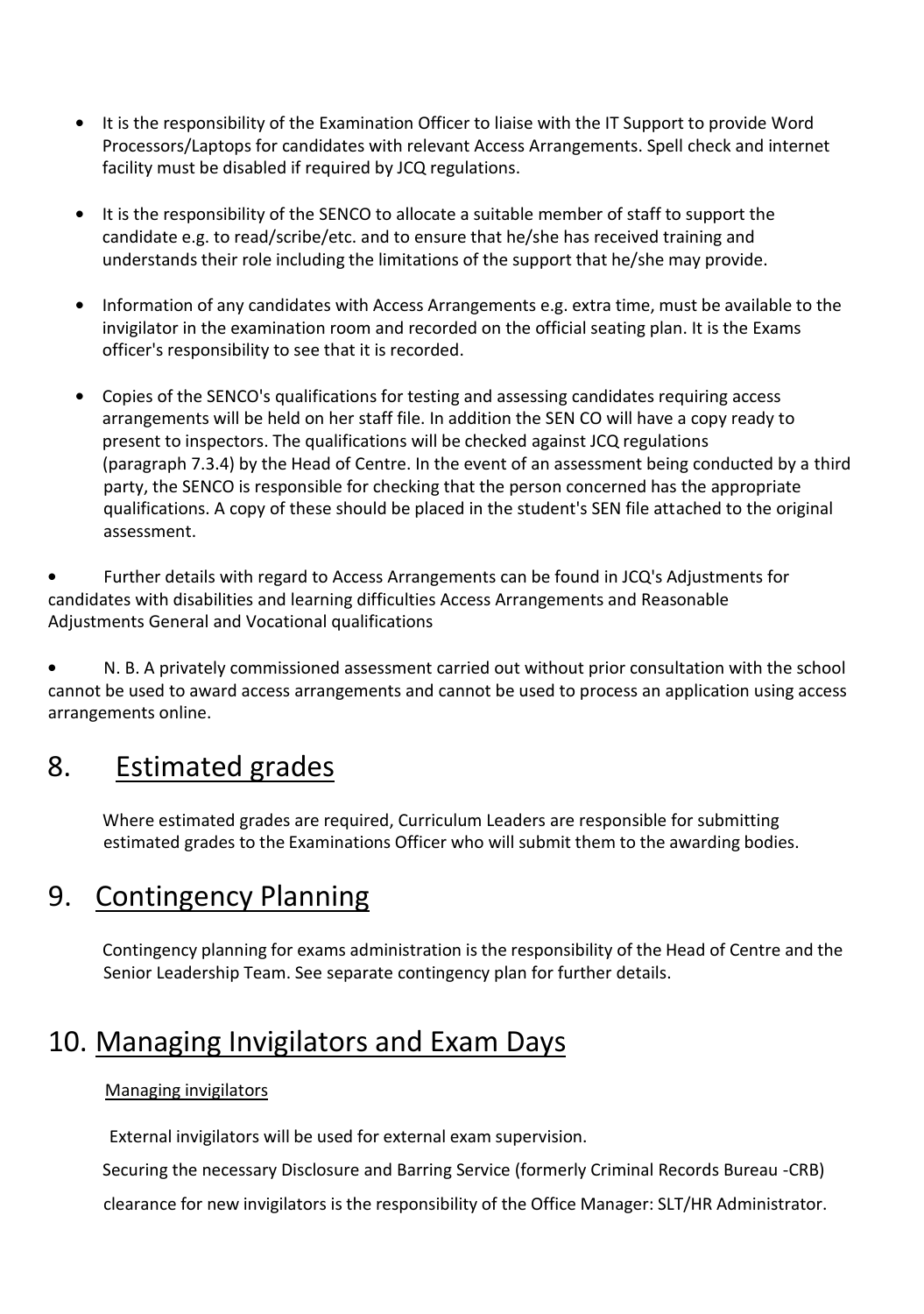DBS fees for securing such clearance are paid by the centre.

Newinvigilators will be trained by the Examinations Officer, existing invigilators will have annual top up training

Invigilators are timetabled and briefed by the Exams Office.

Invigilators' rates of pay are set by the Personnel Committee of the Governing Body.

#### Candidate Verification

Each internal candidate will have their exam seat identified by a card displaying thecandidate number and a photo.

At the start of the exam invigilators will ensure that each candidate and photo match toverify the candidate's ID.

External candidates are required to provide photo ID on the day of the exam. This will be checked by the Exams Officer and a copy of the ID retained until the end of the season.

#### Procedure for Administering Assessments (Examinations)

The Examinations Officer will book all exam rooms after liaison with other users and makethe question papers, other exam stationery and materials available forthe invigilator.

The caretaker is responsible for setting up the allocated rooms. Once the room has beenset up it will be checked and secured in prevent the introduction of any unauthorised material.

The examination papers will be taken fromthe secure store immediately prior to the start of theexamination by the Examinations Officer/Assistant Examinations Officer. She will check the information of the packets against the timetable to ensure that the right packets have been collected. These willthen be cross checked by a second invigilator in the examinationroom priorto the pack being opened.

The lead invigilator or Examinations Officer will start all examinations in accordance with JCQ regulations.

The only staff permitted in the examination room are those permitted in accordance with the rules defined by JCQ. Subject staff are expressly forbidden from entering the examination room to give briefings, reminders orto coach students prior to the examination.

In practical exams subject teachers may be on hand in case of any technical difficulties, butmay not assist with suggestions e.g. of use of colour, materials or method.

Exam papers must not be read by subject teachers or removed fromthe exam room beforethe end of a session. Papers will be distributed to Curriculum Leaders 24 hours after the end of the exam session once all candidates have completed the examination.

### 11. Candidates, Clash Candidates and Special Consideration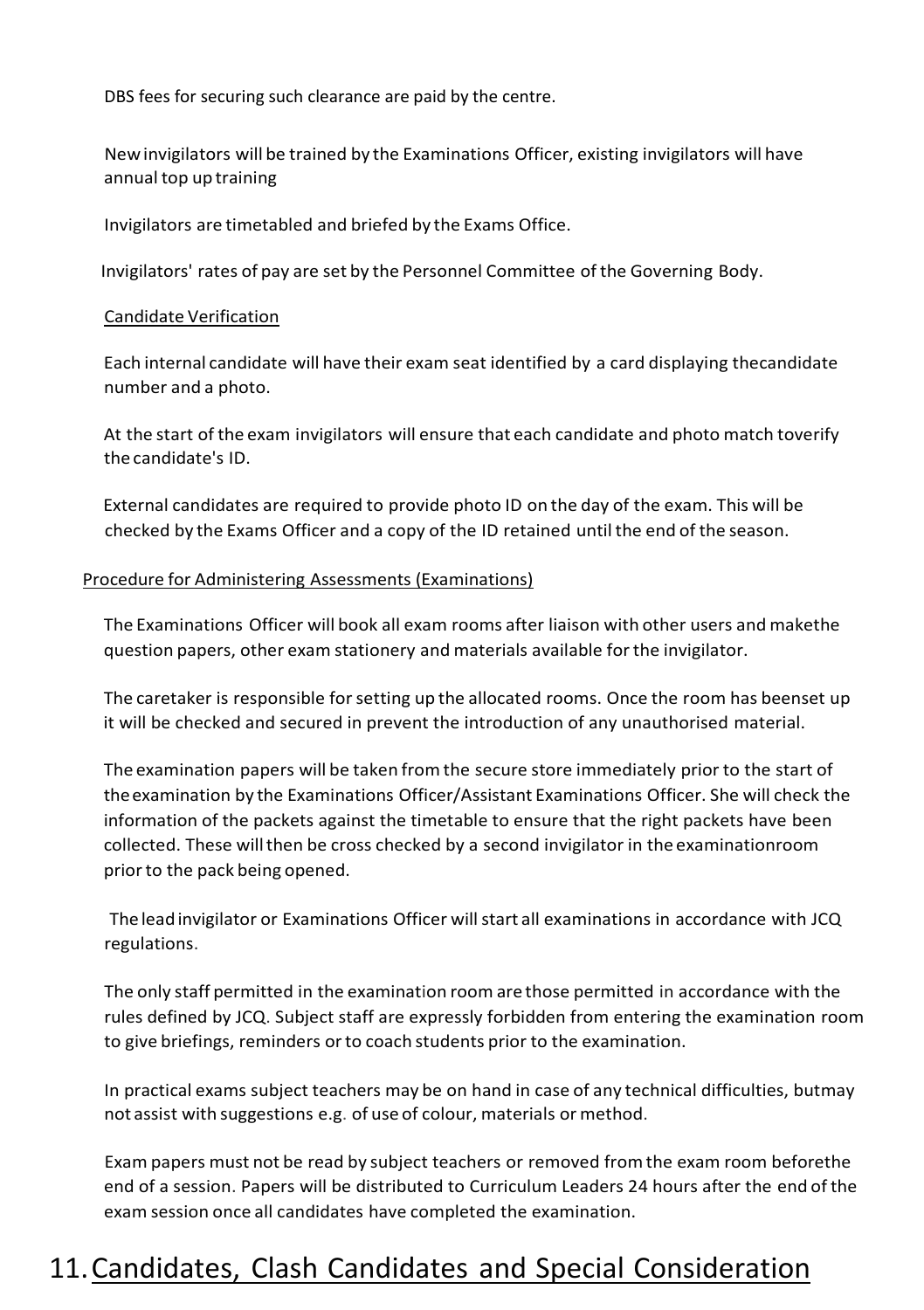### **Candidates**

The school's published rules on acceptable dress, behaviour and candidate's use of mobile phones and other electronic devices apply at all times

The JCQ's published rules on acceptable behaviour and candidates' use of mobile phones and all electronic devices apply at all times.

Candidates' personal belongings remain their own responsibility and the centre accepts no liability for their loss or damage.

Disruptive candidates are dealt with in accordance with JCQ regulations.

Candidates may not leave the exam room without good reason and then only if they are accompanied by a member of the exam staff.

The Examinations Officer or attendance officer will attempt to contact any candidate who is not present at the start of an exam and deal with them in accordance with JCQ guidelines. Candidates should alert the school if they think they will be late. The Examinations Officer is responsible for handling late or absent candidates on the exam day.

#### Clash candidates

Exam clashes will be administered in accordance with JCQ guidelines. Candidates will be supervised between exams and overnight if necessary in accordance with JCQ regulations. N.B. Candidates who are being supervised may not have access to the internet, their phone, or any other internet enabled device.

#### Special consideration

Should a candidate be too ill to sit an exam, suffer bereavement or other trauma or be taken ill during the exam itself, it is the candidate's/parent's/carer's responsibility to alert the centre, or the exam invigilator, to that effect.

The candidate/parent/carer must support any special consideration claim with appropriate evidence within 5 days of the exam, for example by providing a letter from the candidate's doctor.

The Examinations Officer will then complete an online special consideration form to the relevant awarding body within the timeframe set by the exam boards. She will retain all the associated supporting evidence ready for inspection.

### 12. Examinations Internal Appeals Procedure.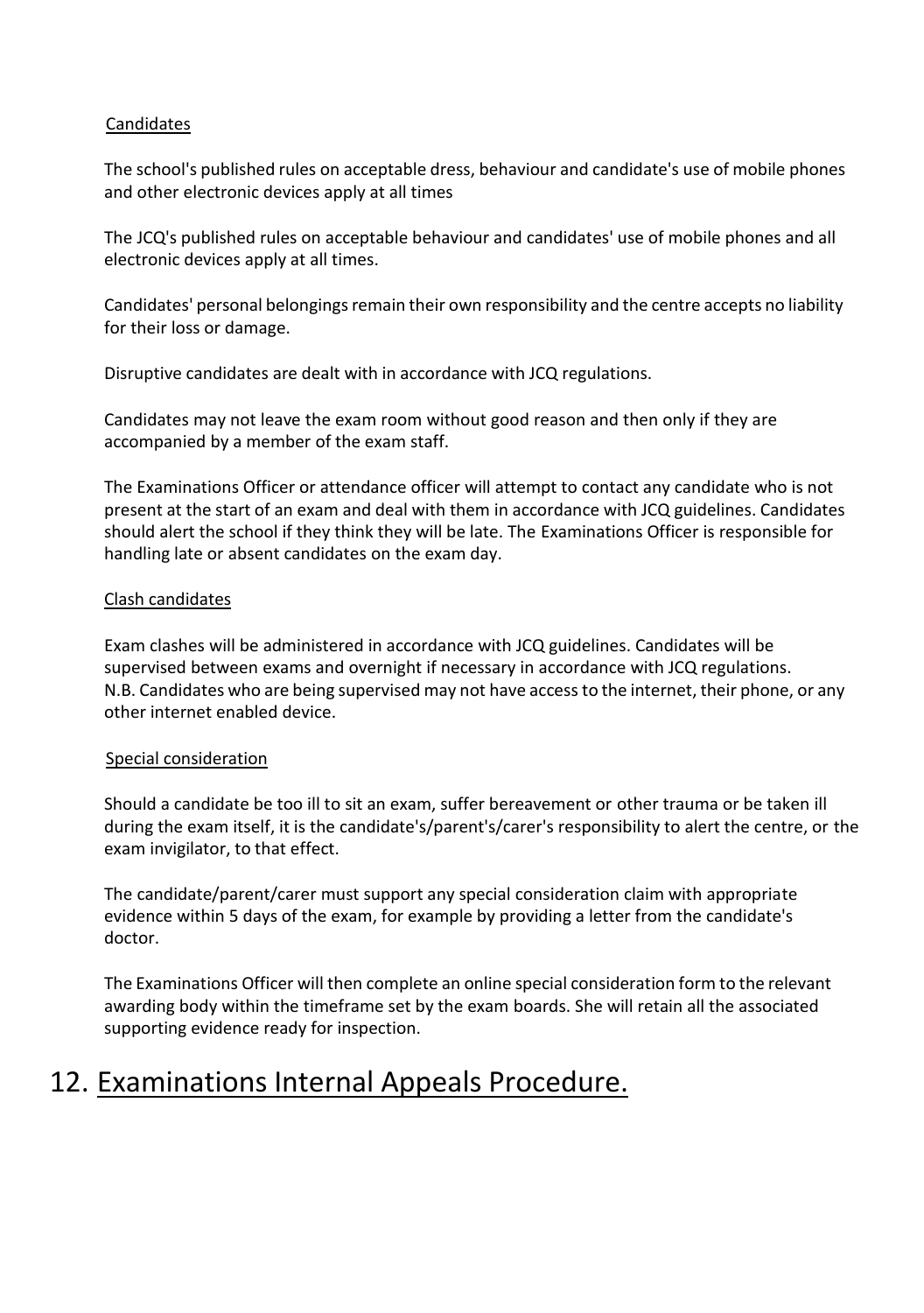Controlled Assessment/Non Examined Assessment/Coursework

Candidates who have to prepare portfolios should do so by the end of the course or centre defined date. It is the duty of the Curriculum Leaders to ensure that all internal/non examined assessments/controlled assessments are conducted within the set deadlines and inaccordance with the rules and regulations set by JCQ

Curriculum Leaders will ensure all internal / controlled assessment is ready for despatchat the correct time and the Examinations Officer will keep a record of what has been sentwhen and to whom.

Marks for all internally assessed work are provided to the Examinations Office by the Curriculum Leaders.

#### Appeals Against Internal Assessments

The fullappeals process is included as Appendix C.

### 13. Results, Enquiries About Results (EARs) and Access to Scripts(ATS)

#### Results

Candidates will receive individual results slips on results days in person at the centre / bypost to their home addresses (candidates to provide sae).

Arrangements for the school to be open on results days are made by the Head of Centre.

The provision of staff on results daysis the responsibility of the Head of Centre.

#### Post Results Services

Following the issue of results, candidates may wish to see a copy of their script or ask fortheir script to be re-marked

EARs may be requested by centre staff or candidates if there are reasonable grounds for believing there has been an error in marking. Candidate consent is required before any EAR request is processed.

When the centre does not uphold an EAR, a candidate may apply to have an enquirycarried out. If a candidate requires this, they will be charged.

A Priority Script and Priority Re-mark is available for A-level candidates whose place at university may be dependent upon these results. The deadline for these services is 5 working days after the publication ofresults.

Non-priority scripts and re-marks are available forfour weeks after the publication of results. Following a re-mark, unit marks and grades may be raised, stay the same or be lowered.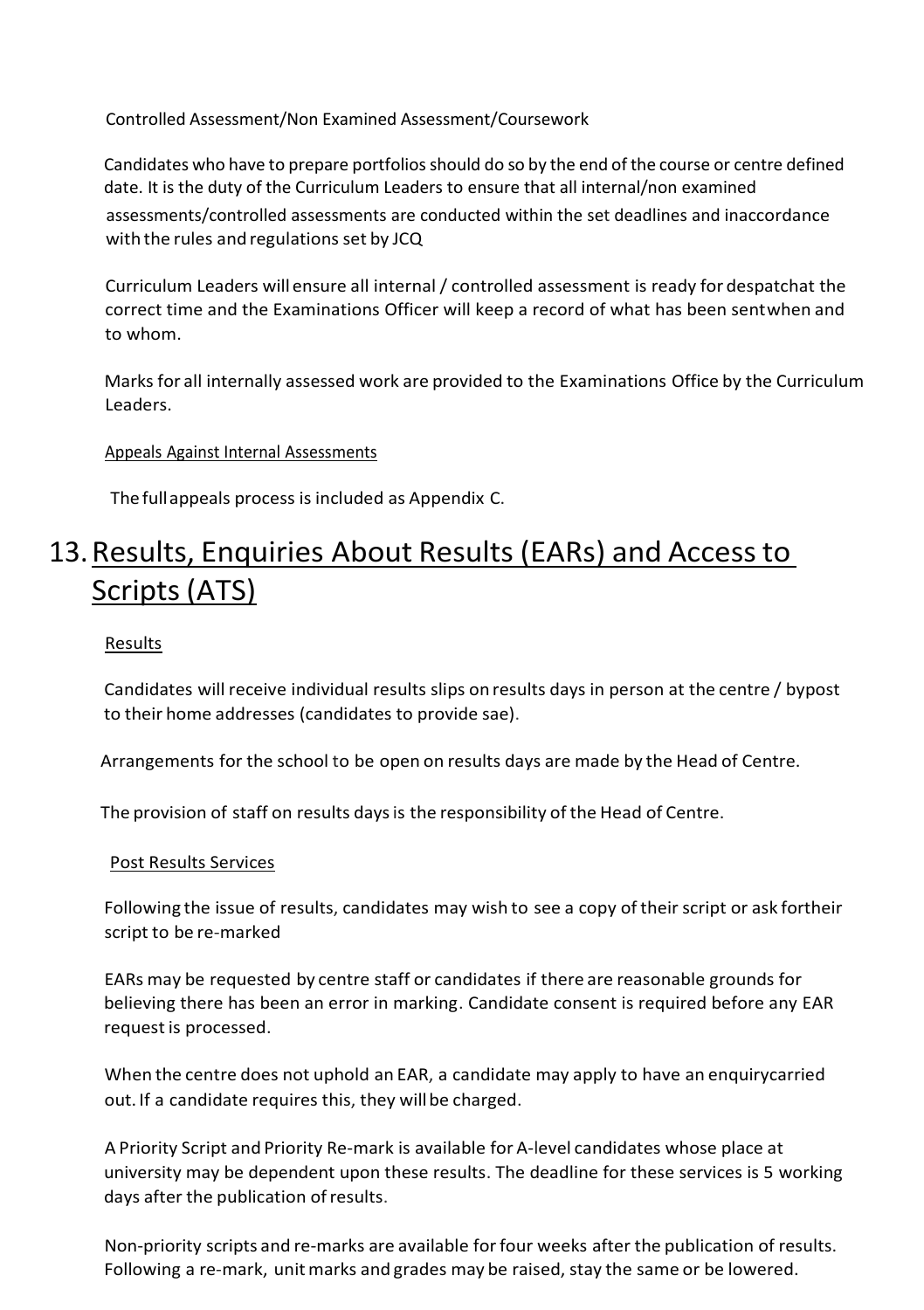Fees and deadlines will be published for these services and are available from the exams office following each results day. Not all services are available for all subjects and/or levels.

### ATS -ACCESS TO SCRIPTS

After the release of results, candidates may request the return of papers within thedeadlines set by the awarding bodies.

Centre staff may also request scripts for investigation or for teaching purposes. The consentof candidates must be obtained, forms available from the exams office.

GCE, AS/A2/GCSE re-marks cannot be applied for once an original script has beenreturned by the awarding body.

### 14. Malpractice

'Malpractice' means any act, default or practice which is a breach of the Regulations or which:

- compromises, attempts to compromise or may compromise the process of assessment, the integrity of any qualification or the validity of a result or certificate; and/or
- damages the authority, reputation or credibility of any awarding body or Centre, any officer, employee or agent of any awarding body or centre.

A failure by a centre to investigate allegations of suspected malpractice in accordance withthe requirements of the Joint Council for Qualifications also constitutes malpractice. The centre will investigate and report to the appropriate awarding body all cases of suspected malpractice in accordance with the Joint Council's policies and procedures.

Where malpractice is discovered in external examinations, then the appropriate procedure as set out by the awarding body or examining body (Joint Council for Qualification) will be followed by the school.

Malpractice associated with external examination for the purposes of this policy includes the following:

- Unlawfully obtaining, selling, using or distributing examination papers prior to exam sessions
- The use of mobile phones and other electronic devices during exams
- The passing of information between students during anexamination
- Taking unauthorised material into the examination room

Where malpractice is discovered in coursework/controlled assessments, then the appropriate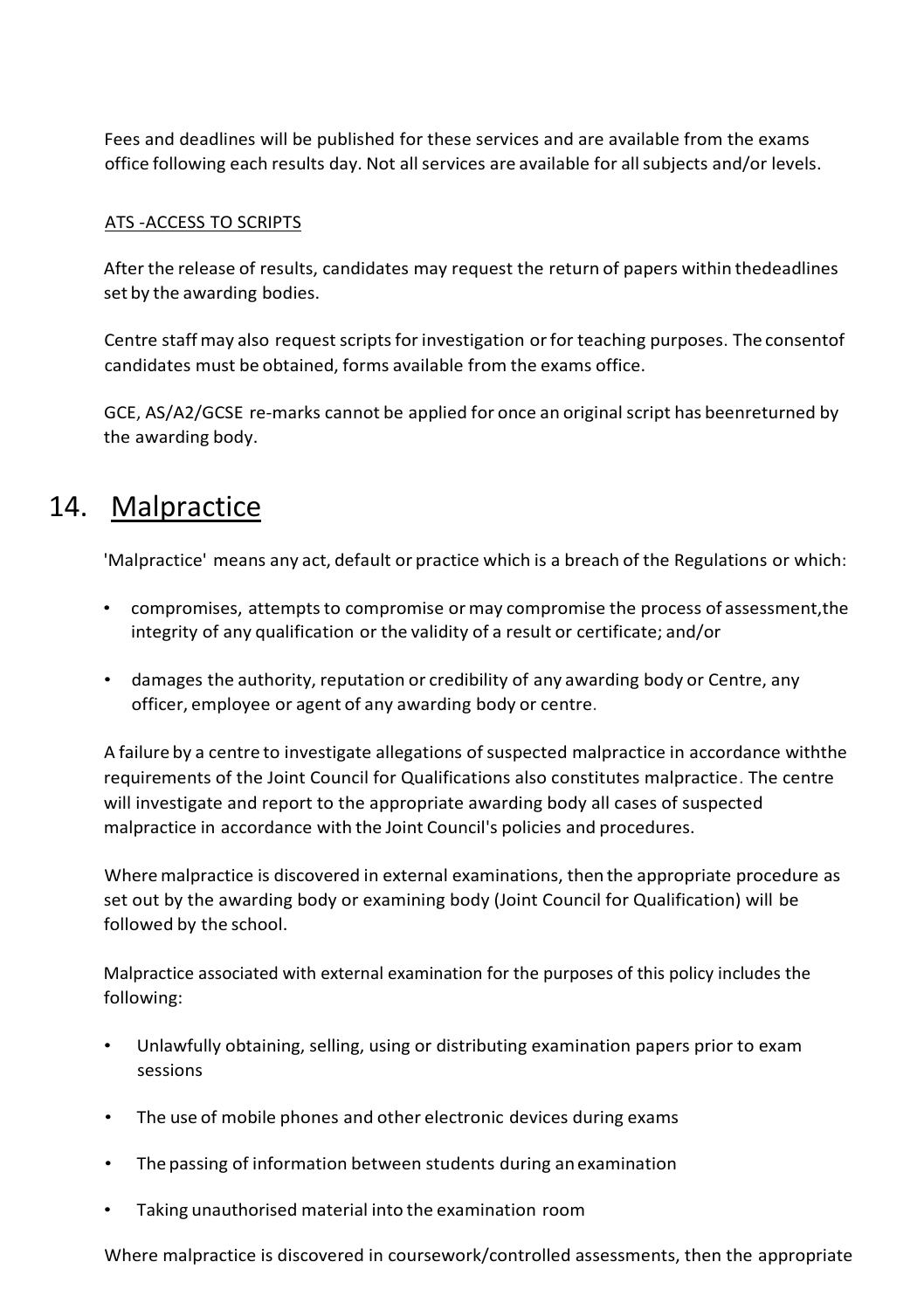Curriculum Leader will discuss the matter with the Head of Centre and the Examinations Officer. The action taken will depend on the nature of themalpractice that has taken place, whether or not the candidate has signed a Candidate Declaration Form and the regulations with regard to the subject and qualification.

Where a Candidate has NOT signed a declaration form, and malpractice is discovered by the centre:

- In some circumstances, candidates will be required to re-submit the work.
- In some circumstances, the work will be destroyed and not entered for assessment. This will reduce the grade available to the candidate.
- The School may decide to sanction the candidate in line with the School Behaviour Policy Where a Candidate has signed a Candidate Declaration Form:
	- The incident will be reported to the relevant awarding body, in line with JCQ and Examination board guidance.

Where malpractice in coursework or controlled conditions assessments is discovered by the awarding body, then the awarding body willfollow their own malpractice procedures.

All candidates must be aware thatthe awarding body has the right to invalidate any qualifications awarded by them to the candidate if malpractice is discovered.

- a) In addition, awarding bodies will report malpractice to the JCQ who may invalidate all qualifications awarded by all awarding Bodies.
- b) Candidates must therefore ensure that malpractice does nottake place at any stage during the examination and assessment process.

### 15.Certificates

Certificates are collected and signed for.

Certificates may be collected on behalf of a candidate by a third party, provided they havebeen authorised to do so in writing by the candidate.

Certificates are not withheld from candidates who owe fees.The

centre retains certificates for 12 months.

Lost Certificates can be requested from the relevant exam boards. A transcript of resultscan be arranged if requested in writing and there may be an admin fee payable for this service.

### Monitoring and Evaluation

This exam policy will be reviewed every year. This exam policy will be reviewed by the Head ofCentre and the Examinations Officer.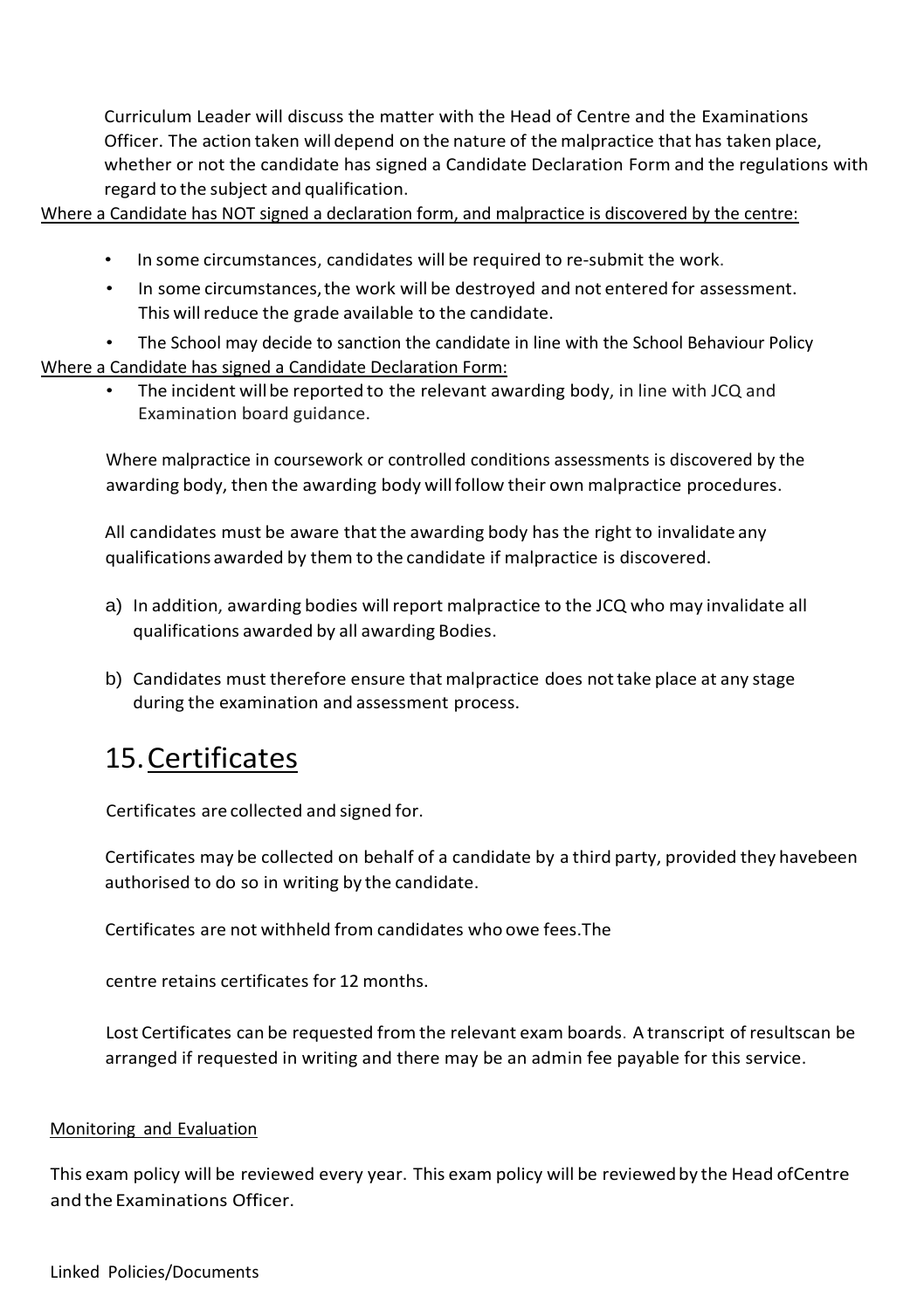Suspected Malpractice Form(See Appendix A) JCQ Notices and Warnings to Candidates (See Appendix 8) Internal Assessment Appeals Policy (Appendix C)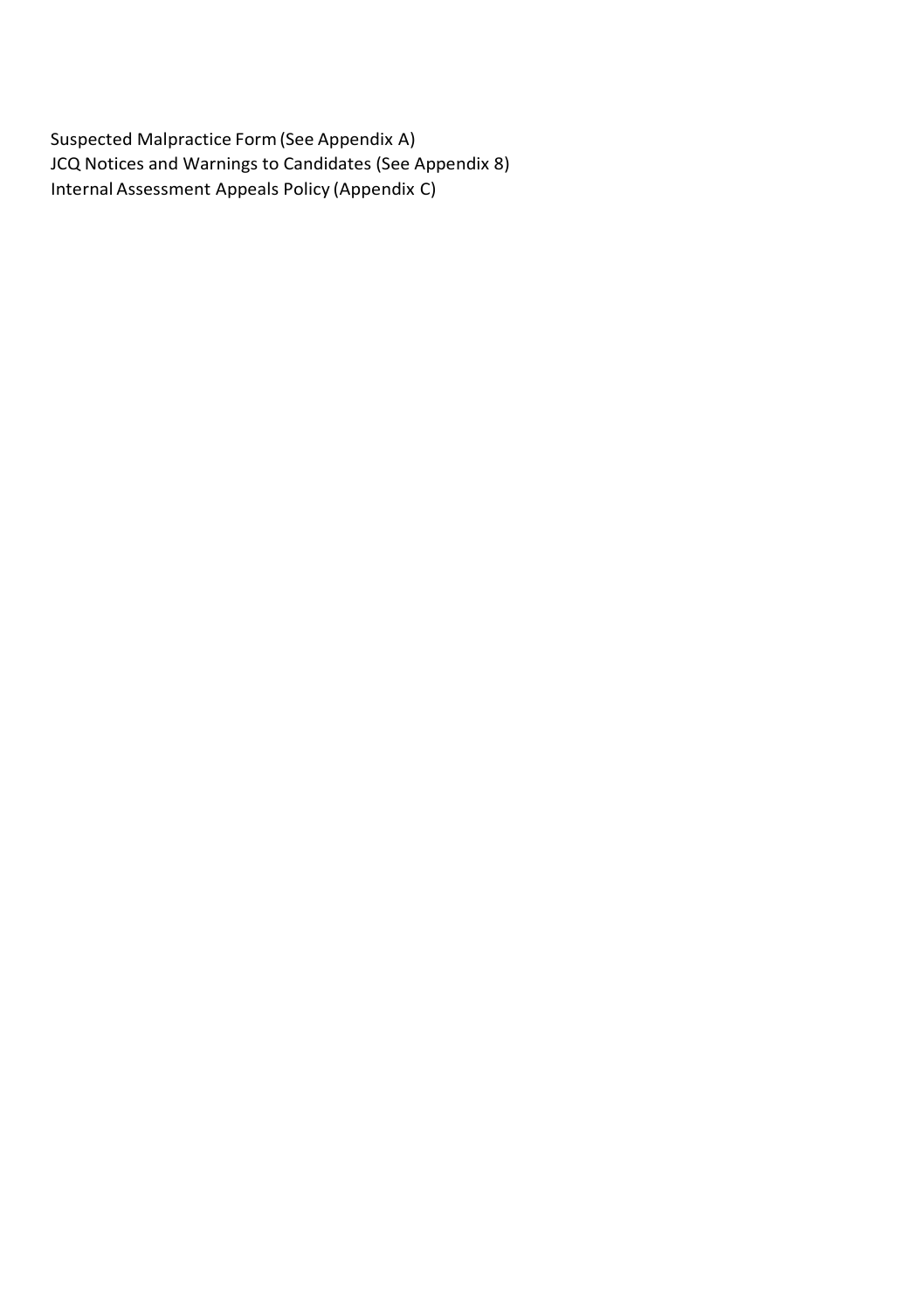### RUGBY HIGH SCHOOL

### External Examinations Suspected Malpractice

### Please use this form for reporting Candidates not abiding by the rules as set down by the JCQ.

| Date:                           |          |                       |                     | Start time of<br>Exam |  |
|---------------------------------|----------|-----------------------|---------------------|-----------------------|--|
| Exam<br>Subject                 |          |                       |                     | Component<br>Number   |  |
| Name of<br>Candidate            |          |                       | Candidate<br>Number |                       |  |
| Time of<br>Incident             |          |                       | Seat Number         |                       |  |
| Name of<br>Invigilator          |          |                       |                     |                       |  |
|                                 | Incident | Please<br><b>Tick</b> |                     | Outcome               |  |
| Continued talking after warning |          |                       |                     |                       |  |
| Disrupting the exam             |          |                       |                     |                       |  |
| Mobile Phone - On person        |          |                       |                     |                       |  |
| Mobile Phone - In bag ringing   |          |                       |                     |                       |  |
| Walked out of the Exam          |          |                       |                     |                       |  |
| Other: please specify           |          |                       |                     |                       |  |

Please ask the candidate to write a statement on the reverse of this form and then complete yourreport.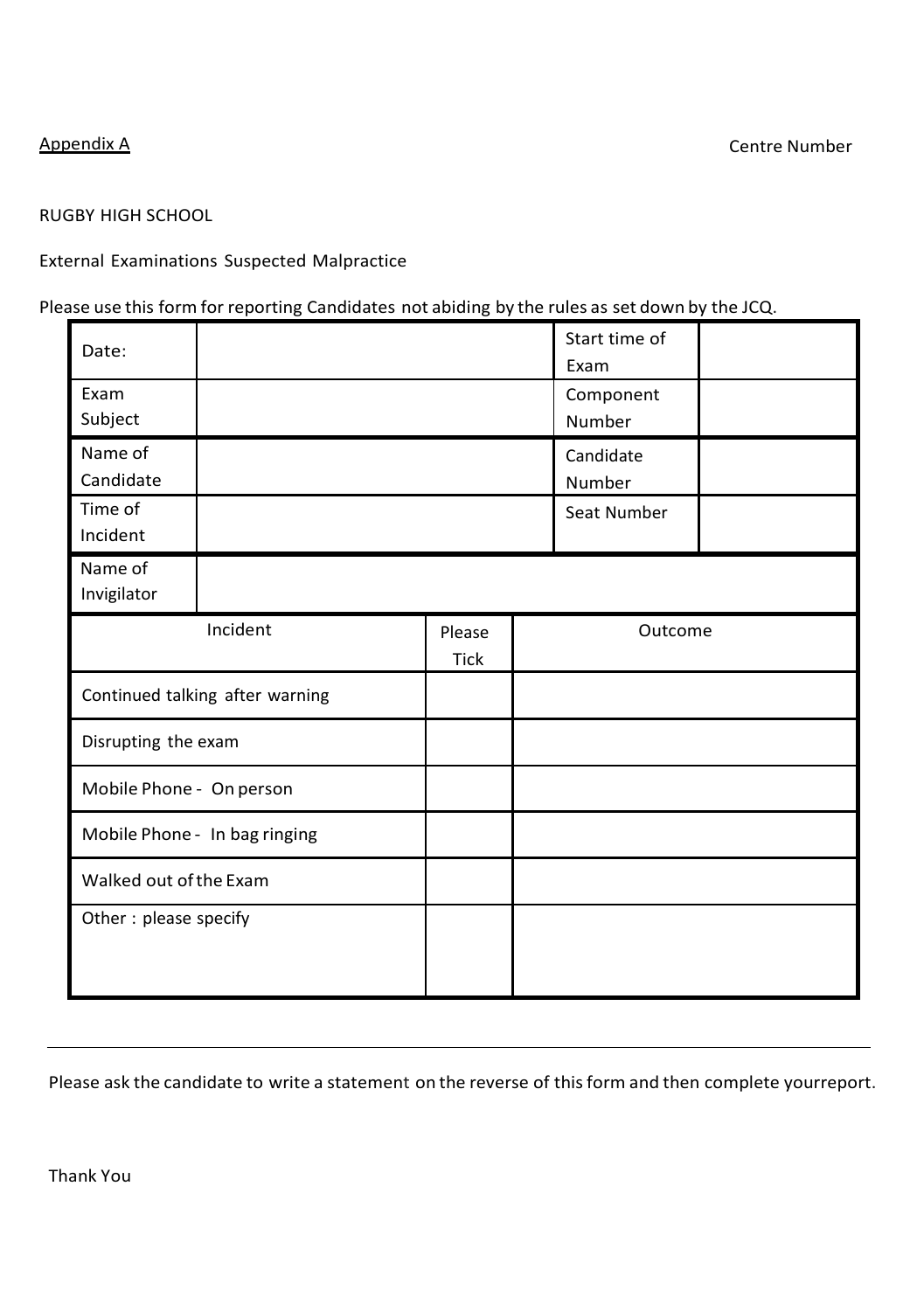| Candidate's Statement   | Please tick box if candidate refused to make a statement [                        | $\mathbf{l}$ |
|-------------------------|-----------------------------------------------------------------------------------|--------------|
|                         |                                                                                   |              |
|                         |                                                                                   |              |
|                         |                                                                                   |              |
|                         | ,我们也不能在这里的时候,我们也不能在这里的时候,我们也不能会在这里的时候,我们也不能会在这里的时候,我们也不能会在这里的时候,我们也不能会在这里的时候,我们也不 |              |
|                         |                                                                                   |              |
|                         |                                                                                   |              |
|                         |                                                                                   |              |
|                         |                                                                                   |              |
|                         |                                                                                   |              |
|                         |                                                                                   |              |
|                         |                                                                                   |              |
|                         |                                                                                   |              |
|                         |                                                                                   |              |
|                         |                                                                                   |              |
|                         |                                                                                   |              |
|                         |                                                                                   |              |
|                         |                                                                                   |              |
| Candidate 's Signature: |                                                                                   |              |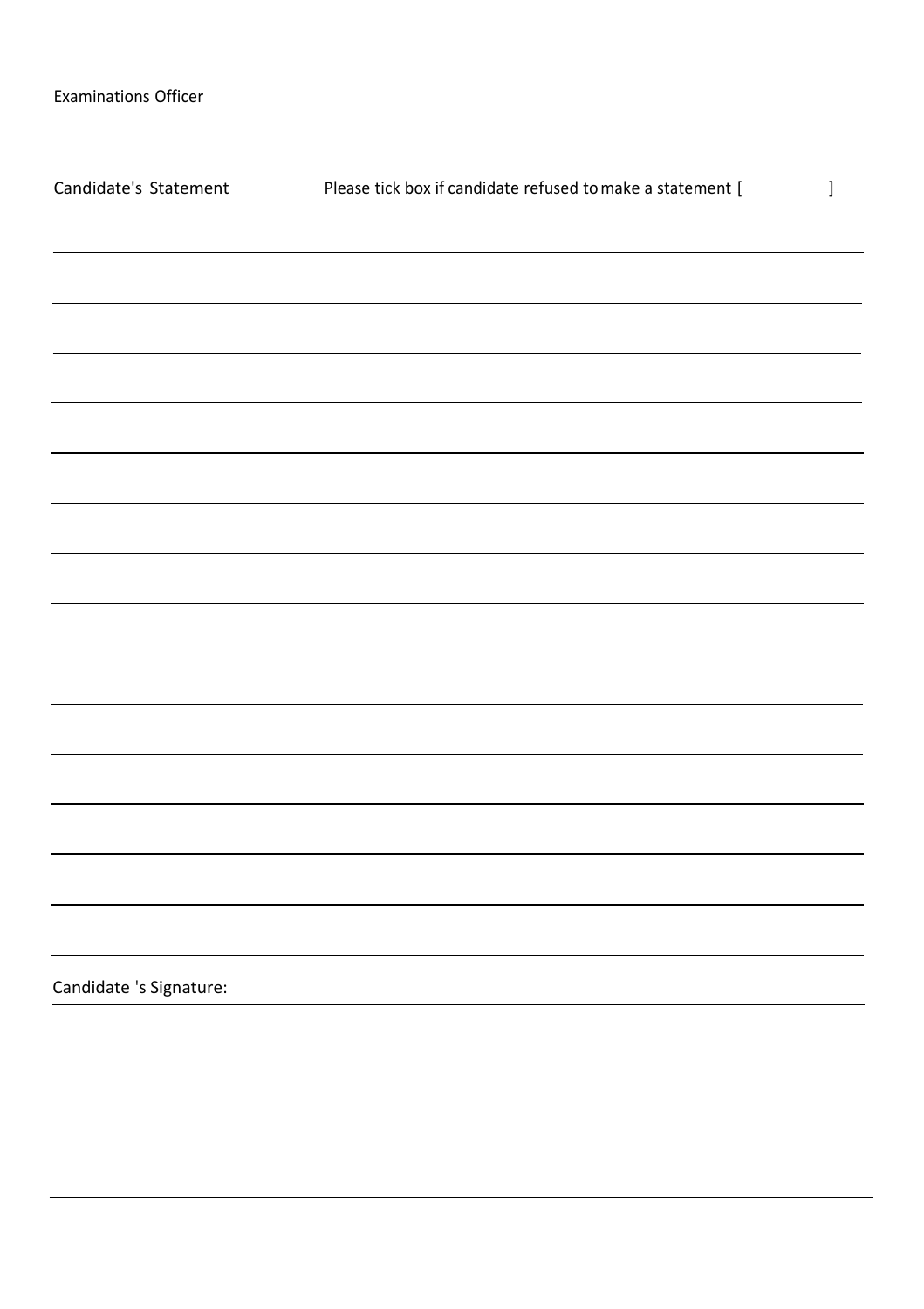| Invigilator's Report     |
|--------------------------|
|                          |
|                          |
|                          |
|                          |
|                          |
|                          |
|                          |
|                          |
|                          |
|                          |
|                          |
|                          |
| Invigilator's Signature: |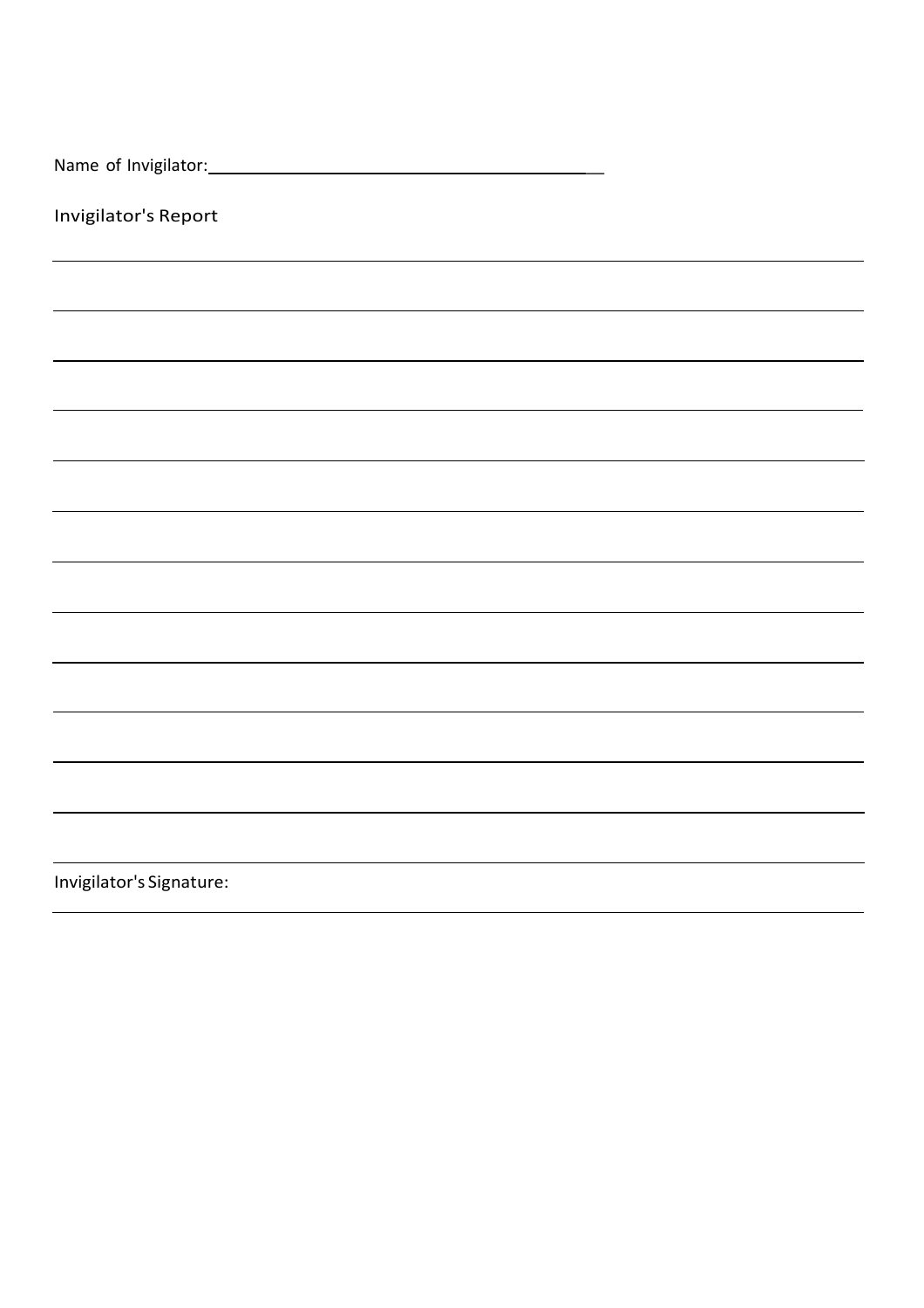

| <b>AQA</b> | <u>tGty &amp; Guilds</u> | TCCEA | TUUR | <del>TPearson</del> | <del>I WJIC</del> |
|------------|--------------------------|-------|------|---------------------|-------------------|

### Warning to Candidates

1. You must be on time for all your examinations. 2. Possession of a mobile phone or other unauthorisedmaterial isnot allowed even if you do not intend to use it. You will be subject to penalty and possible disqualification from the exam/qualification. 3. You must not talk to, attempt to communicate with or disturb other candidates once you have entered the examination room. 4. You must follow the instructions of the invigilator. 5. You must not sit an examination in the name of another candidate. 6. You must not become involved in any unfair or dishonestpracticein any part of the examination. 7. If you are confused about anything, only speak to an invigilator.

The Warning to Candidatesmust be displayed In a prominent place outside each examination room. This may be a hard copy A3 paper version or an Imageof the poster projected onto a wall or screen forall candidatesto see.

©l CQ 2020 - Effective from I Sep<ember 2020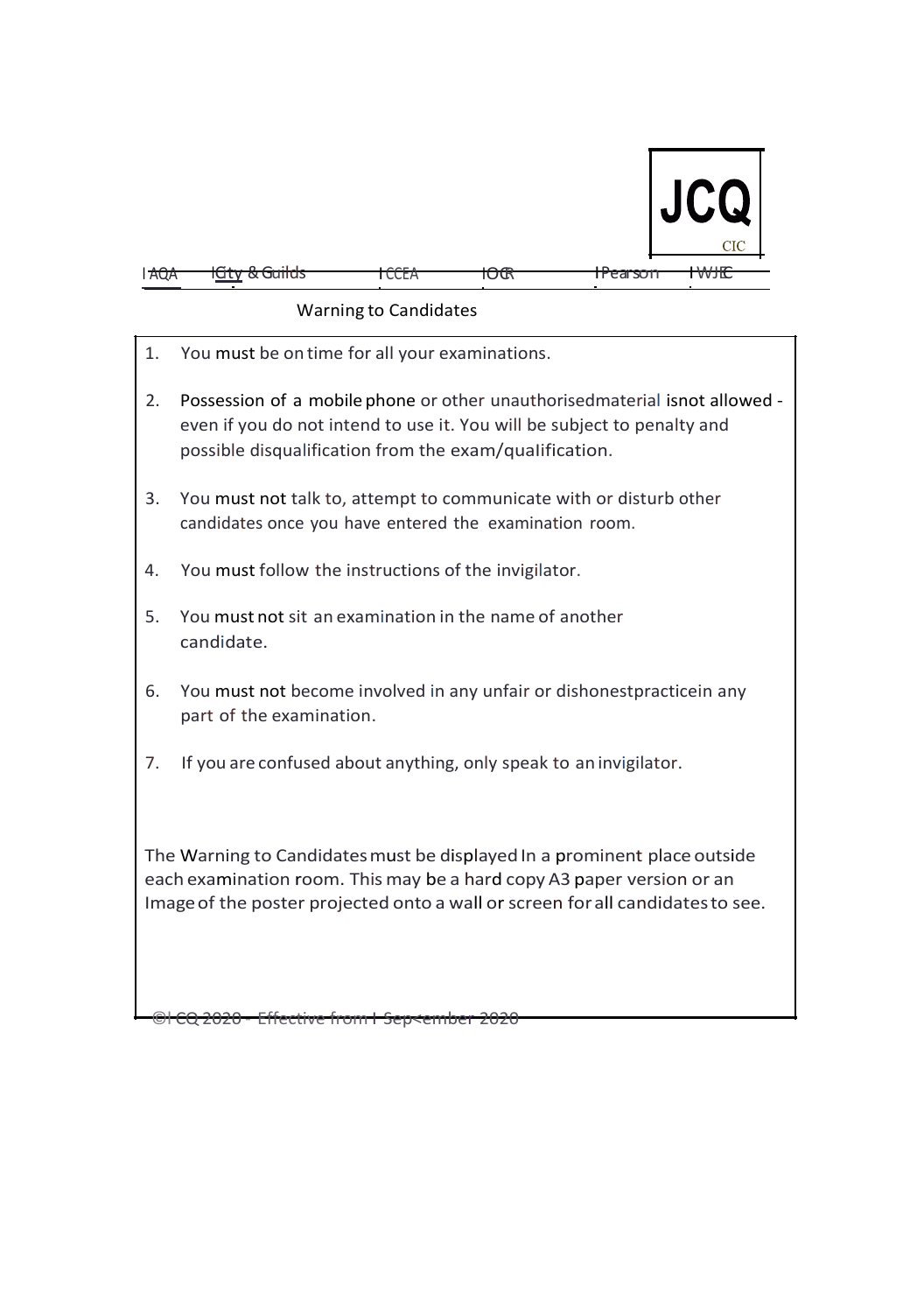AQA City& Guilds CCEA OCR Pearson WJEC

NO MOBILE PHONESSMARTWATCHES MP3/4 PLAYERS

NO POTENTIAL TECHNOLOGICAL/WEBENABLED SOURCES OF INFORMATION



Possession of unauthorised items, such as a mobilephone, is a serious offence and could result in

#### DISQUALIFICATION

from your examination and your overall qualifica tio n.

This poster must be displayed rna prominent place out:sode each exanvnation room .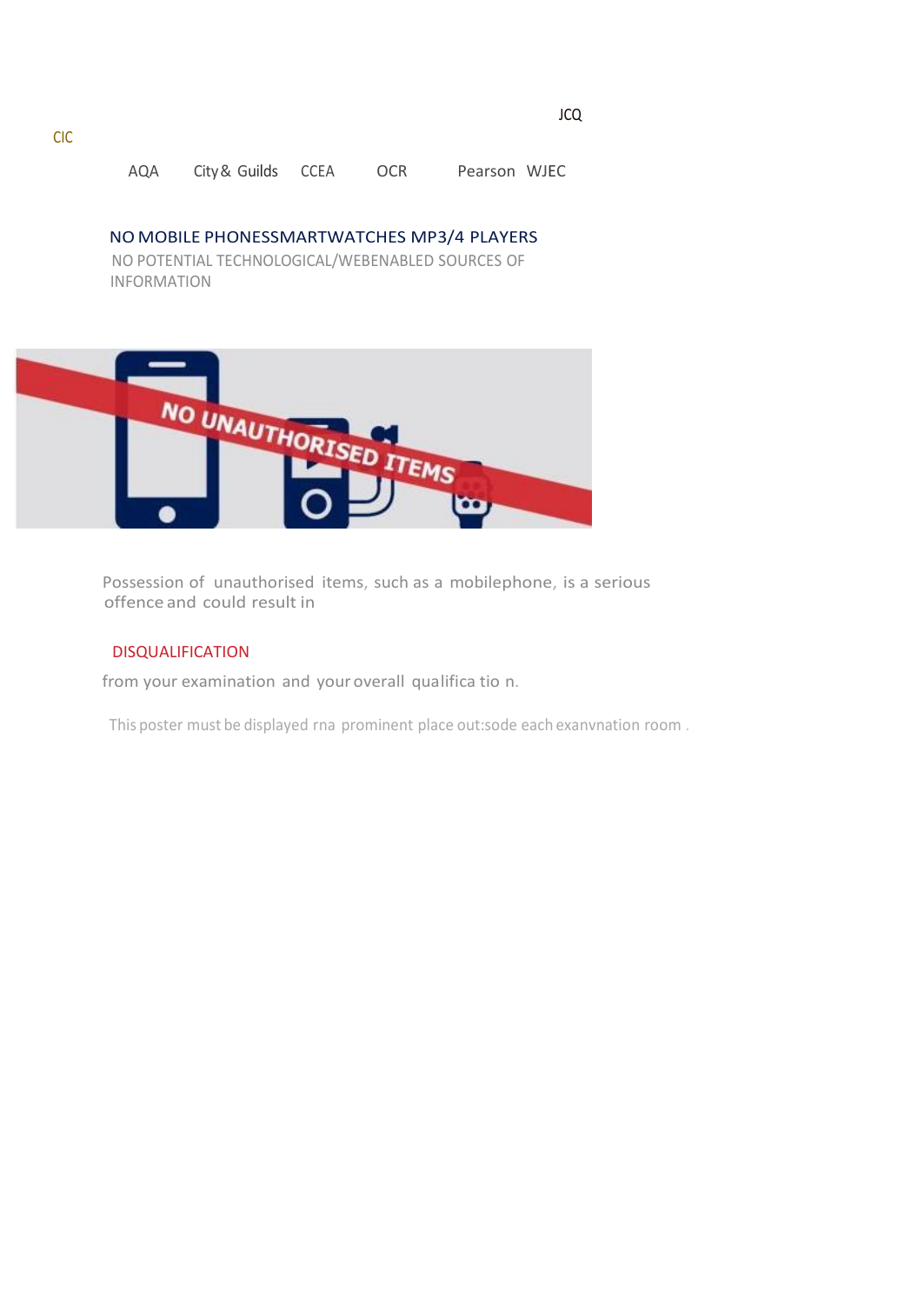## **Internal appeals procedures** 2021-22

These procedures are reviewed annually to ensure compliance with current regulations

| Approved/reviewed by |          |  |  |
|----------------------|----------|--|--|
| M Grady              |          |  |  |
| Date of next review  | Sep 2023 |  |  |

### **Key staff involved in internal appeals procedures**

| <b>Role</b>          | Name(s)                                                                                                           |
|----------------------|-------------------------------------------------------------------------------------------------------------------|
| Head of centre       | <b>Mark Grady</b>                                                                                                 |
| <b>SLT</b> members   | <b>Jo Grimes</b><br><b>Yvette Grogan</b><br><b>Olga Dermott-Bond</b><br><b>Sean Quinn</b><br><b>Paul Cartmell</b> |
| <b>Exams Officer</b> | Ngema Iwenofu                                                                                                     |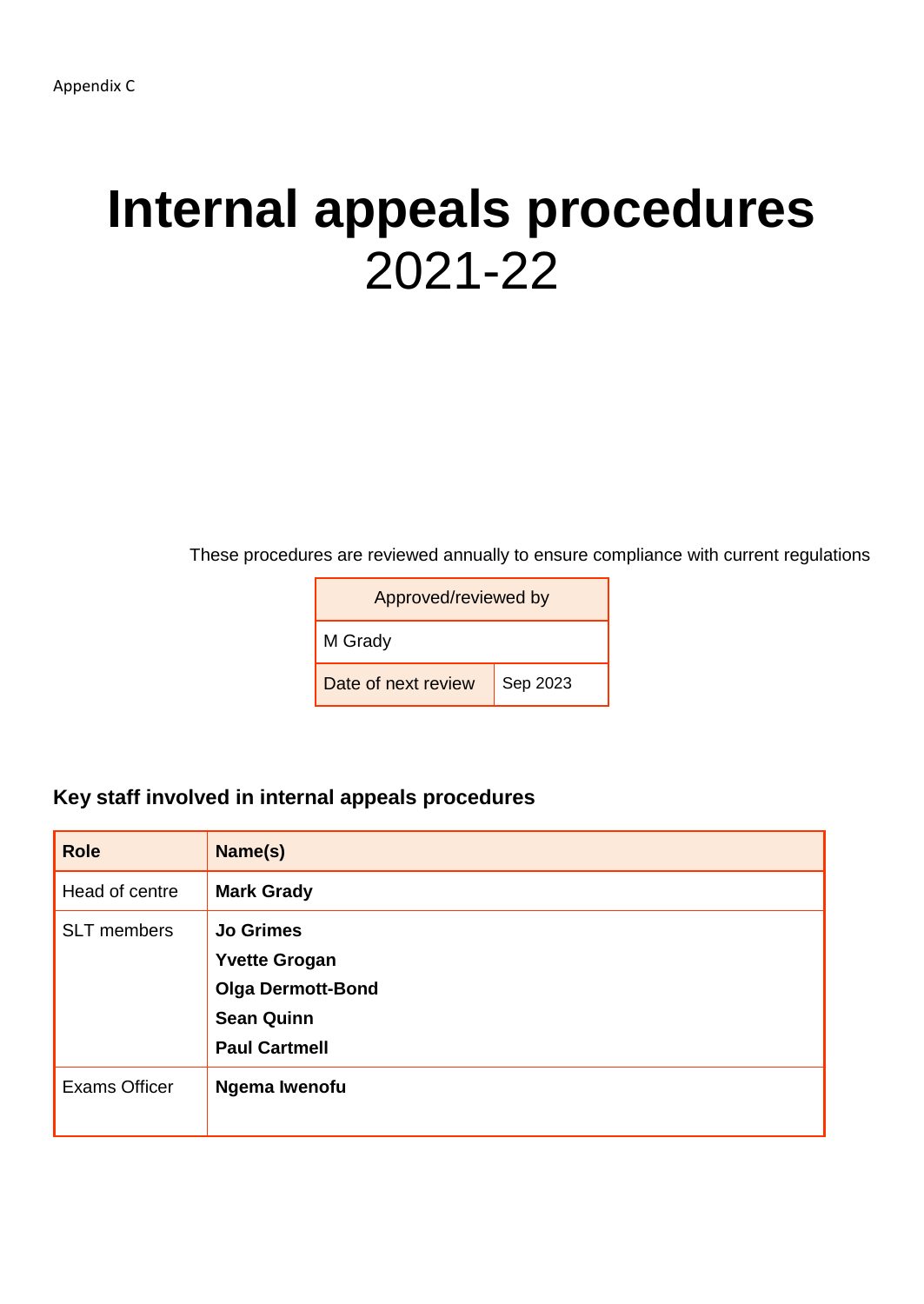### **1. Appeals against internal assessment decisions (centre assessed marks)**

This procedure confirms Rugby High School's compliance with JCQ's *General Regulations for Approved Centres 2021-22, section 5.7* that the centre has in place *"a written internal appeals procedure relating to internal assessment decisions and to ensure that details of this procedure are communicated, made widely available and accessible to all candidates"* and that the centre *"must inform candidates of their centre assessed marks. A candidate is allowed to request a review of the centre's marking before marks are submitted to the awarding body."*

Certain components of GCSE and GCE (legacy GCE coursework, GCE and GCSE non-examination assessments) and other qualifications that contribute to the final grade of the qualification are internally assessed (marked) by the centre. The marks awarded (the internal assessment decisions) are then submitted by the deadline set by the awarding body for external moderation.

Rugby High School is committed to ensuring that whenever its staff mark candidates' work this is done fairly, consistently and in accordance with the awarding body's specification and subject-specific associated documents.

Rugby High School ensures that all centre staff follow a robust *Non-examination assessment policy* (for the management of GCE and GCSE non-examination assessments). This policy details all procedures relating to non-examination assessments for GCE and GCSE, including the marking and quality assurance processes which relevant teaching staff are required to follow.

Candidates' work will be marked by staff who have appropriate knowledge, understanding and skill, and who have been trained in this activity. Rugby High School is committed to ensuring that work produced by candidates is authenticated in line with the requirements of the awarding body. Where a number of subject teachers are involved in marking candidates' work, internal moderation and standardisation will ensure consistency of marking.

On being informed of their centre assessed marks, if a candidate believes that the above procedures were not followed in relation to the marking of his/her work, or that the assessor has not properly applied the mark scheme to his/her marking, then he/she may make use of the appeals procedure below to consider whether to request a review of the centre's marking.

Rugby High School will

- 1. ensure that candidates are informed of their centre assessed marks so that they may request a review of the centre's marking before marks are submitted to the awarding body.
- 2. inform candidates that they may request copies of materials (for example, a copy of their marked work, the relevant specification, the mark scheme and any other associated subject-specific documents) to assist them in considering whether to request a review of the centre's marking of the assessment within 5 days of receiving their mark.
- 3. having received a request for copies of materials, promptly make them available to the candidate.
- 4. provide candidates with sufficient time in order to allow them to review copies of materials and reach a decision.
- 5. provide a clear deadline for candidates to submit a request for a review of the centre's marking. Requests will not be accepted after this deadline. Requests must be made in writing within 5 calendar days of receiving copies of the requested materials by completing the **internal appeals form**.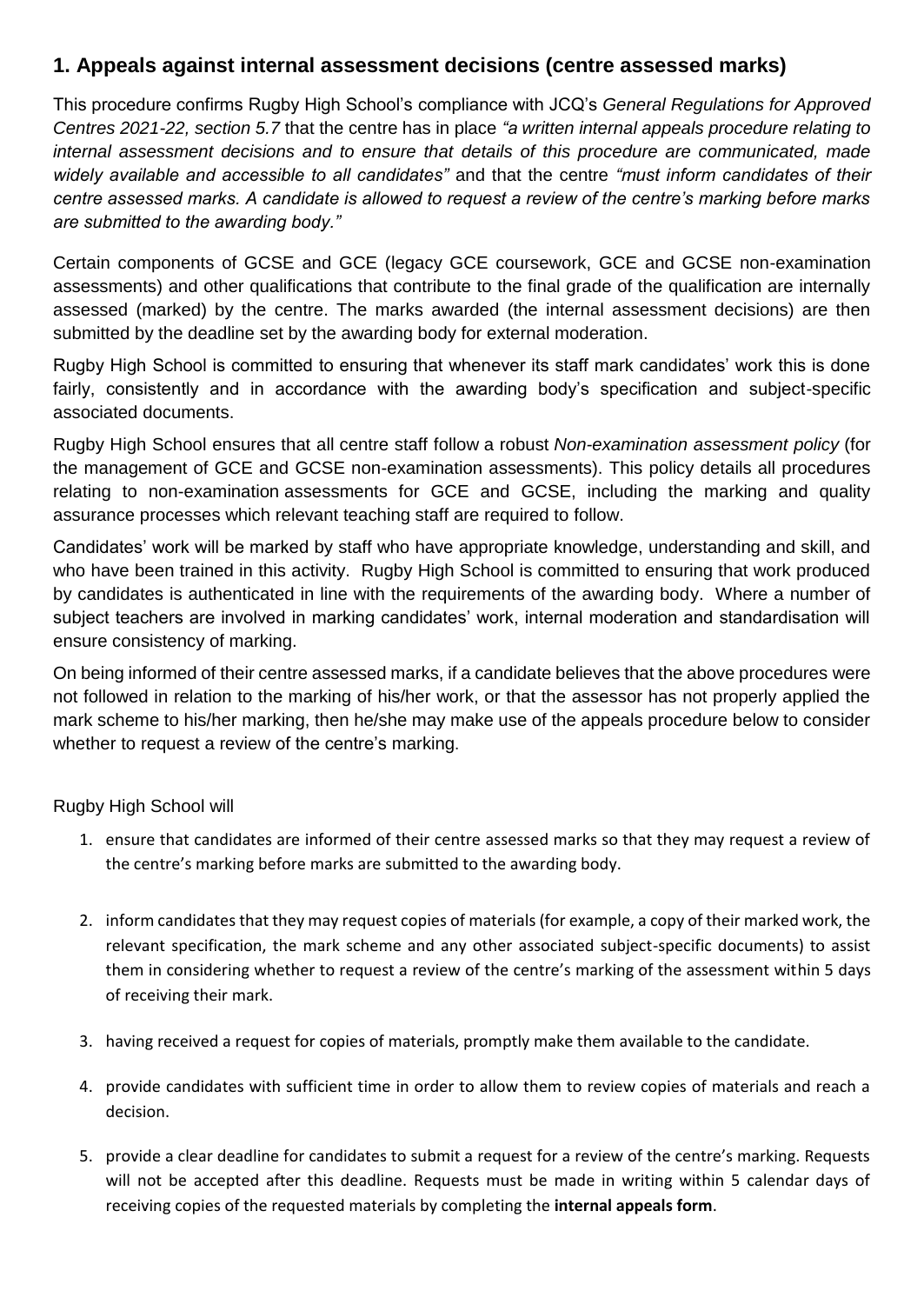- 6. allow sufficient time for the review to be carried out, to make any necessary changes to marks and to inform the candidate of the outcome, all before the awarding body's deadline.
- 7. ensure that the review of marking is carried out by an assessor who has appropriate competence, has had no previous involvement in the assessment of that candidate and has no personal interest in the review.
- 8. instruct the reviewer to ensure that the candidate's mark is consistent with the standard set by the centre.
- 9. inform the candidate in writing of the outcome of the review of the centre's marking.

The outcome of the review of the centre's marking will be made known to the head of centre. A written record of the review will be kept and made available to the awarding body upon request.

The moderation process carried out by the awarding bodies may result in a mark change, either upwards or downwards, even after an internal review. The internal review process is in place to ensure consistency of marking within the centre, whereas moderation by the awarding body ensures that centre marking is line with national standards. The mark submitted to the awarding body is subject to change and should therefore be considered provisional.

### **2. Appeals against the centre's decision not to support a clerical check, a review of marking, a review of moderation or an appeal**

This procedure confirms Rugby High School's compliance with JCQ's *General Regulations for Approved Centres 2021-22 section 5.13* that the centre has in place *"have available for inspection purposes and draw to the attention of candidates and their parents/carers, a written internal appeals procedure to manage disputes when a candidate disagrees with a centre decision not to support a clerical re-check, a review of marking, a review of moderation or an appeal..."*

Following the issue of results, awarding bodies make post-results services available. Full details of these services, internal deadlines for requesting a service and fees charged are provided by the exams officer.

Candidates are also informed of the arrangements for post-results services **before** they sit any exams and the accessibility of senior members of centre staff immediately after the publication of results via the Information for Candidates Booklet.

If the centre or a candidate (or his/her parent/carer) has a concern and believes a result may not be accurate, a review of the result may be requested.

*Reviews of Results* (RoRs) offers three services.

- Service  $1$  clerical re-check
- Service  $2$  review of marking
- Service  $3$  review of moderation (this service is not available to an individual candidate)

Written candidate consent (informed consent via candidate email is acceptable) is required in all cases before a request for a RoR service 1 or 2 is submitted to the awarding body as with these services candidates' marks and subject grades may be lowered. Candidate consent can only be collected after the publication of results.

If a concern is raised about a particular examination result, the exams officer and head of centre will investigate the feasibility of requesting a review supported by the centre.

Where the centre does not uphold a request from a candidate, the candidate may pay the appropriate RoR fee to the centre, and a request will be made to the awarding body on the candidate's behalf. If the candidate (or his/her parent/carer) believes there are grounds to appeal against the centre's decision not to support a review, an internal appeal can be submitted to the centre by completing the internal appeals form at least 10 calendar days prior to the internal deadline for submitting a request for a review.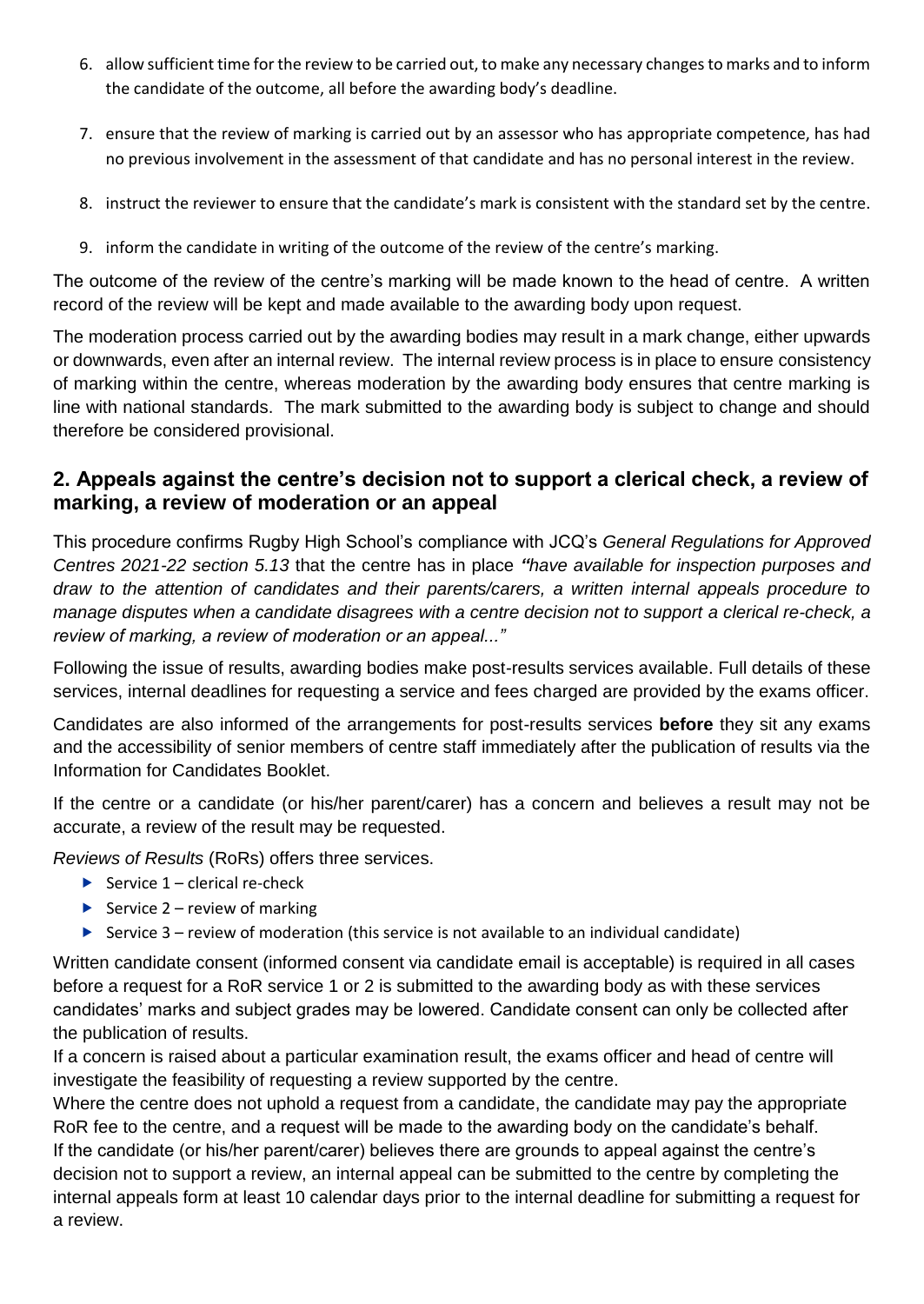The appellant will be informed of the outcome of his/her appeal before the internal deadline for submitting a RoR.

Following the RoR outcome, an external appeals process is available if the head of centre remains dissatisfied with the outcome and believes there are grounds for appeal. The JCQ publications Post-Results Services and JCQ Appeals Booklet (A guide to the awarding bodies' appeals processes) will be consulted to determine the acceptable grounds for a preliminary appeal.

Where the head of centre is satisfied after receiving the RoR outcome, but the candidate (or his/her parent/carer) believes there are grounds for a preliminary appeal to the awarding body, a further internal appeal may be made to the head of centre. Following this, the head of centre's decision as to whether to proceed with a preliminary appeal will be based upon the acceptable grounds as detailed in the JCQ Appeals Booklet. Candidates or parents/carers are not permitted to make direct representations to an awarding body.

The **internal appeals form** should be completed and submitted to the centre within 5 calendar days of the notification of the outcome of the RoR. Subject to the head of centre's decision, this will allow the centre to process the preliminary appeal and submit to the awarding body within the required **30 calendar days** of receiving the outcome of the review of results process. Awarding body fees which may be charged for the preliminary appeal must be paid to the centre by the appellant before the preliminary appeal is submitted to the awarding body (fees are available from the exams officer). If the appeal is upheld by the awarding body, this fee will be refunded by the awarding body and repaid to the appellant by the centre.]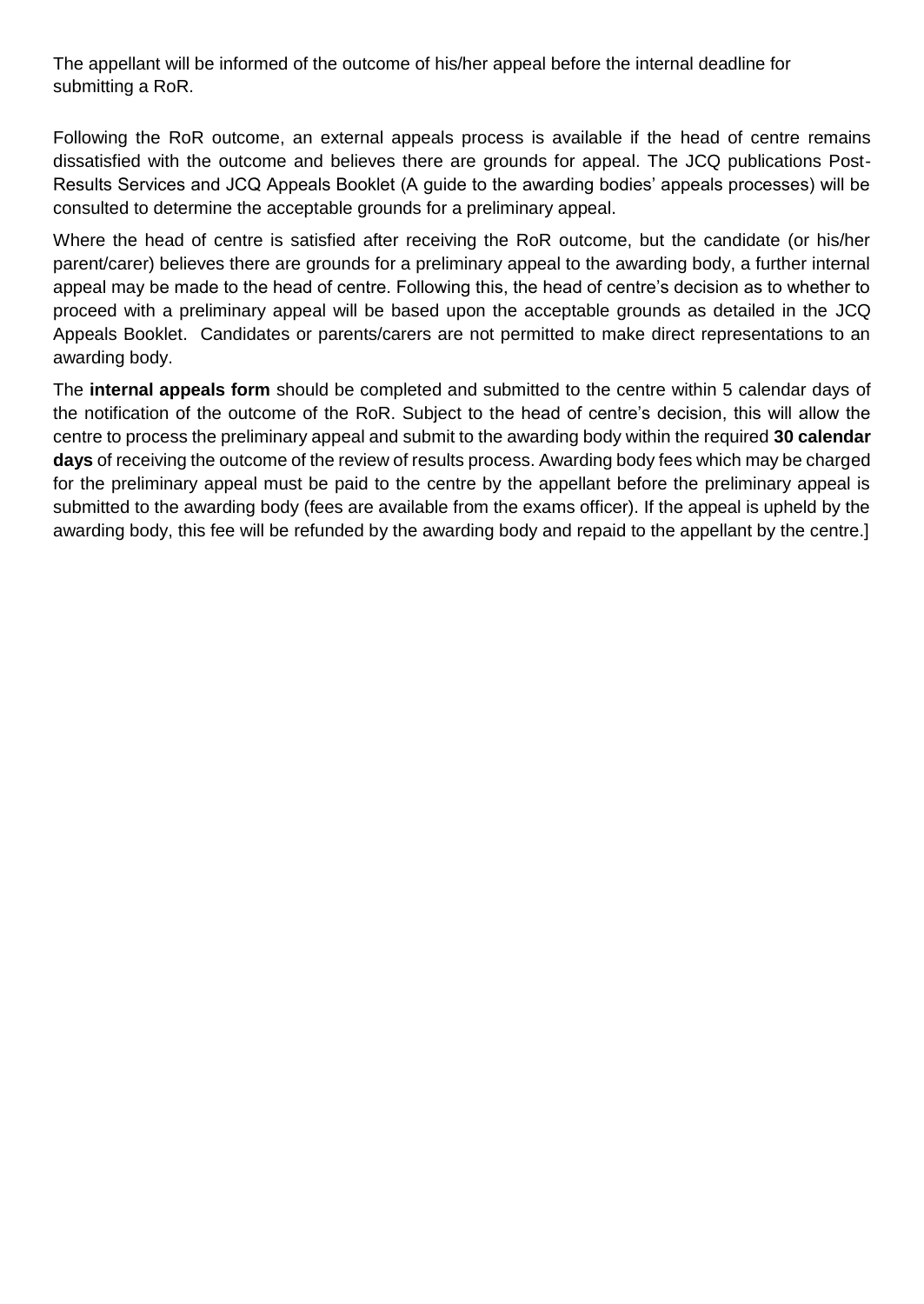### **Internal appeals form**

**FOR CENTRE USE ONLY**

Date received

Appeal against the centre's decision not to support a clerical check, a review of marking, a review of moderation or an appeal

| Name of<br>appellant        |                                                                                                               | Candidate name<br>if different to<br>appellant |                                                                                                                                      |
|-----------------------------|---------------------------------------------------------------------------------------------------------------|------------------------------------------------|--------------------------------------------------------------------------------------------------------------------------------------|
| Awarding body               |                                                                                                               | Exam paper code                                |                                                                                                                                      |
| Subject                     |                                                                                                               | Exam paper title                               |                                                                                                                                      |
|                             | Please state the grounds for your appeal below                                                                |                                                |                                                                                                                                      |
|                             |                                                                                                               |                                                |                                                                                                                                      |
|                             |                                                                                                               |                                                |                                                                                                                                      |
|                             |                                                                                                               |                                                |                                                                                                                                      |
|                             |                                                                                                               |                                                |                                                                                                                                      |
|                             |                                                                                                               |                                                |                                                                                                                                      |
|                             |                                                                                                               |                                                |                                                                                                                                      |
|                             |                                                                                                               |                                                |                                                                                                                                      |
|                             |                                                                                                               |                                                |                                                                                                                                      |
|                             |                                                                                                               |                                                |                                                                                                                                      |
| (If applicable, tick below) |                                                                                                               |                                                |                                                                                                                                      |
| $\Box$                      | Where my appeal is against an internal assessment decision I wish to request a review of the centre's marking |                                                | If necessary, continue on an additional page if this form is being completed electronically or overleaf if hard copy being completed |
| Appellant signature:        |                                                                                                               | Date of signature:                             |                                                                                                                                      |

**This form must be signed, dated and returned to the exams officer on behalf of the head of centre to the timescale indicated in the relevant appeals procedure**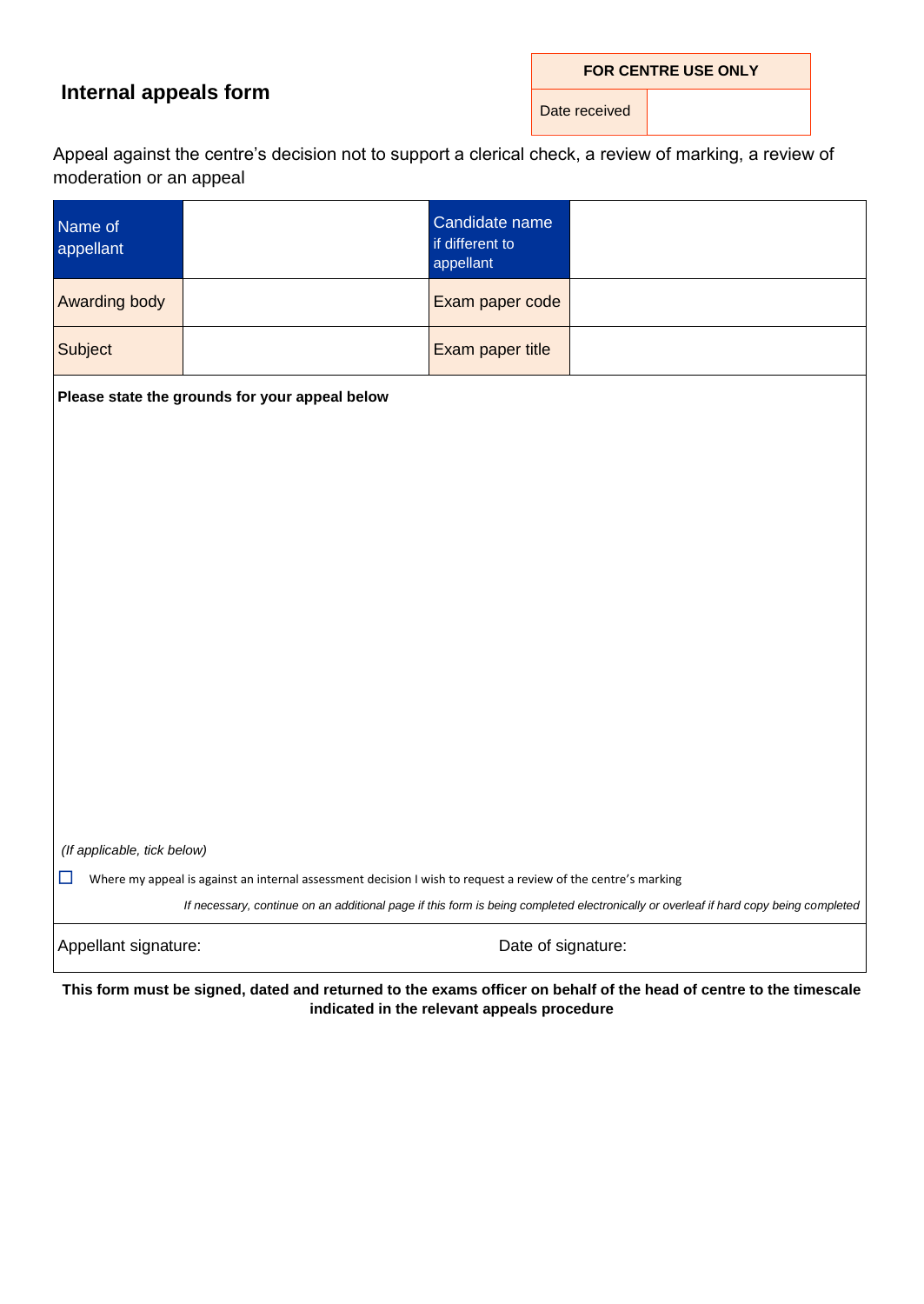### **Complaints and appeals log**

On receipt, all appeals are assigned a reference number and logged. Outcome and outcome date is also recorded.

The outcome of any review of the centre's marking will be made known to the head of centre. A written record of the review will be kept and logged as an appeal, so information can be easily made available to an awarding body upon request.]

| Ref<br>No. | Date<br>received | <b>Complaint or Appeal</b> | Outcome | Outcome<br>date |
|------------|------------------|----------------------------|---------|-----------------|
|            |                  |                            |         |                 |
|            |                  |                            |         |                 |
|            |                  |                            |         |                 |
|            |                  |                            |         |                 |
|            |                  |                            |         |                 |
|            |                  |                            |         |                 |
|            |                  |                            |         |                 |
|            |                  |                            |         |                 |
|            |                  |                            |         |                 |
|            |                  |                            |         |                 |
|            |                  |                            |         |                 |
|            |                  |                            |         |                 |
|            |                  |                            |         |                 |
|            |                  |                            |         |                 |
|            |                  |                            |         |                 |
|            |                  |                            |         |                 |
|            |                  |                            |         |                 |
|            |                  |                            |         |                 |
|            |                  |                            |         |                 |
|            |                  |                            |         |                 |
|            |                  |                            |         |                 |
|            |                  |                            |         |                 |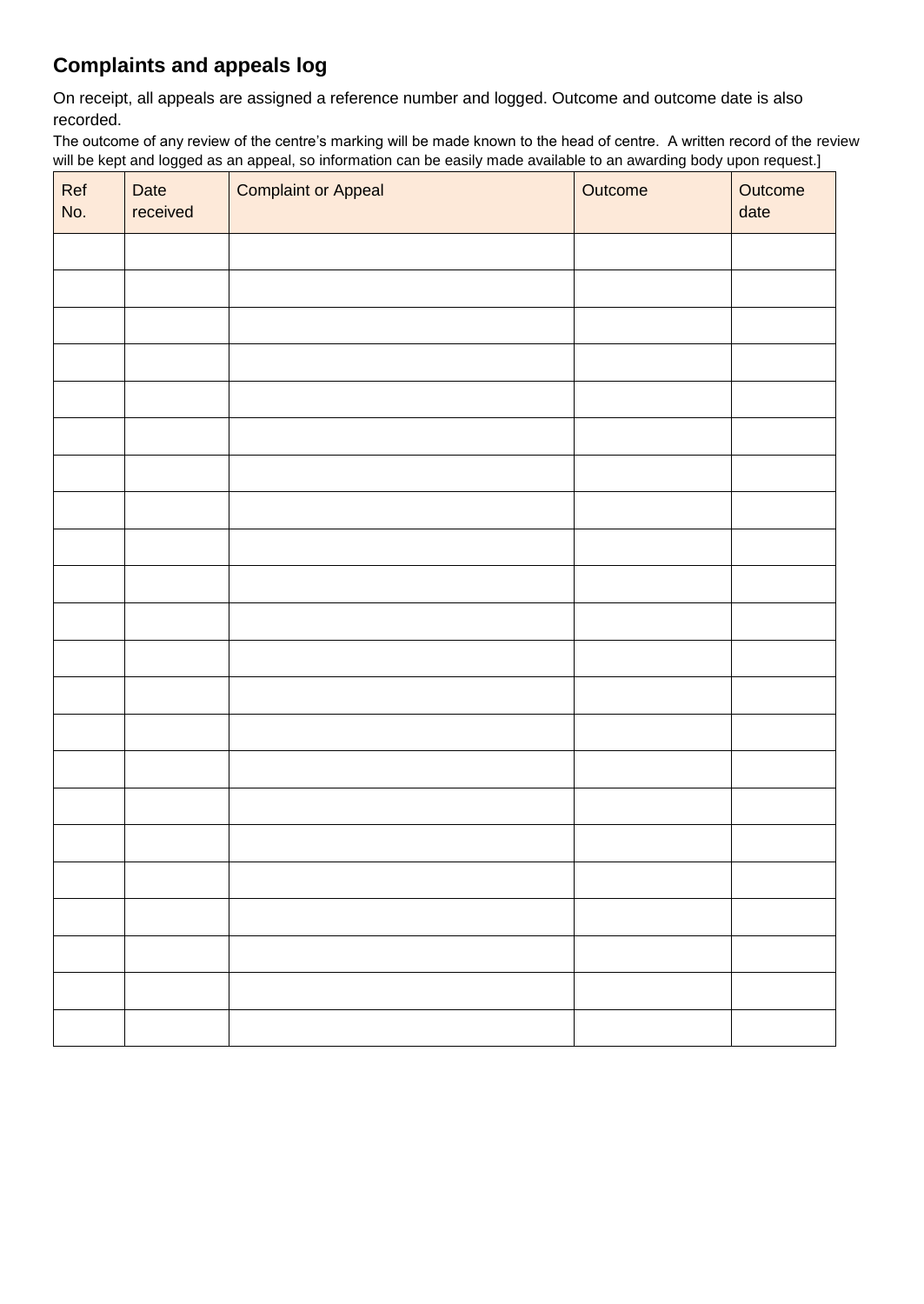### **Rugby High School Notice of Internal Assessment Outcomes 2022**

| - -<br>Candidate name                    | <b>Date</b>             |  |
|------------------------------------------|-------------------------|--|
| Year                                     | <b>Candidate Number</b> |  |
|                                          |                         |  |
| <b>Subject</b>                           | Level                   |  |
| <b>Teacher</b>                           | <b>Exam Unit Code</b>   |  |
| <b>Mark</b>                              |                         |  |
| (Please also specify<br>the maximum mark |                         |  |
| i.e. $15/20$ )                           |                         |  |

#### **Review of Mark**

You are entitled to request a review of your mark.

#### **Stage 1**

If you do request a review you will be given a photocopy or a PDF file of your work if it is written work. Once your work has been submitted for assessment, you cannot have unsupervised access to it. So in subjects like Art or in subjects where the work has been recorded, you will be invited into school for a specific time for a supervised session so that you can review your work against the assessment criteria. You will be given a copy of the mark scheme that your teachers used to mark your work. This is so that you can look at your work and decide whether you wish to ask for a formal review.

You will need to state the reason why you are requesting a review. You will be entitled to a view if you believe that:

- the marking criteria have not be properly applied
- your teacher has not added up the marks correctly
- you believe that your teacher has made an incorrect academic judgement in relation to your work.

**There will be a small cost of £10.00 to cover the administrative costs associated with providing you with these materials.**

You have five days from the date of the issue of your mark in which to decide whether to request Stage 1 of the review process. You can do this by completing and returning a request form available from the Exams Office. **Once we have given you a copy of your work and the mark scheme, you will have five days in which to decide whether or not you wish to proceed to Stage 2 of the process.**

#### **Stage 2**

#### **Formal Review**

You must submit a formal request for formal review through the examination office within five days of being given the materials referred to in Stage 1. You need to explain the reason that you are requesting a review. **There will be a charge of £25.00 to cover the administrative costs associated with providing a review which must be paid at the time that the request for a Stage 2 Review Request is submitted.**

Your work will be reviewed by a reviewer appointed by the school. This will not be someone who was involved in the assessment of your original work or, if it has already been moderated, it's moderation. The person concerned may be someone who is employed at another school.

The reviewer will look at your work, the mark sheet completed by the teacher, information about any internal standardisation of marking (to make sure that standards were applied consistently), any comments/annotation made by the marker during the marking process.

You will be notified of the outcome of the review as soon as it has been completed.

If the reviewer decides that there has been a marking error, he/she must indicate where the marking error has occurred and how the mark is not in line with the standard of other candidates at the centre. It is for the centre to determine whether any difference in marking is within any tolerances such as the centre would allow during its internal standardisation process. The head of centre has the final decision if there is any disagreement on the mark submitted to the awarding body.

#### **Please note:**

It is not possible for anyone to alter the work of a candidate once the assessor has provided the candidate with a mark.

All internally awarded marks must be submitted to the examination board by 15<sup>th</sup> May 2022. Any internal reviews must be completed by then.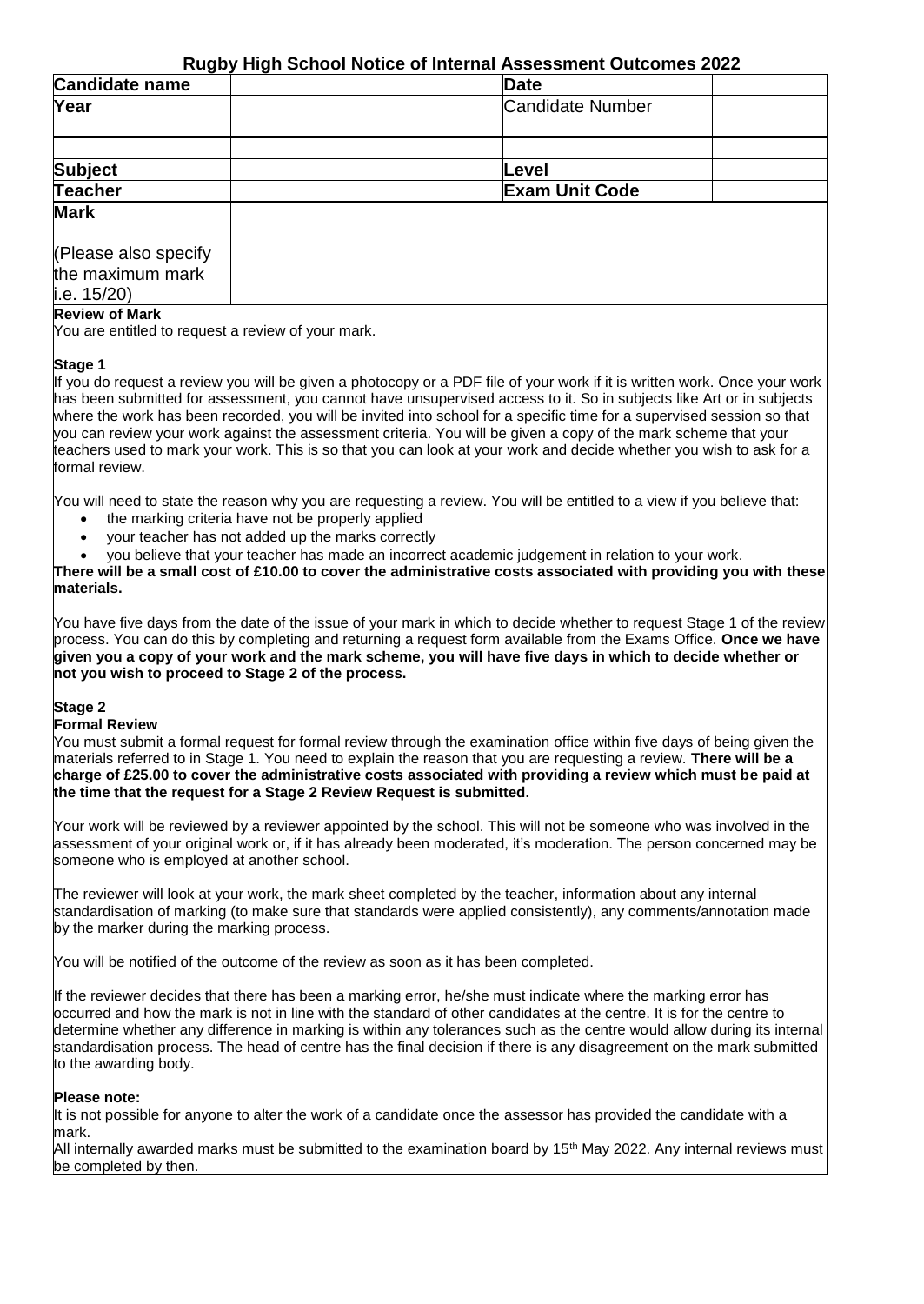| <b>Candidate name</b>  | <b>Date</b>                                                                                          |
|------------------------|------------------------------------------------------------------------------------------------------|
| Year                   | Candidate Number                                                                                     |
|                        |                                                                                                      |
| <b>Subject</b>         | Level                                                                                                |
| <b>Teacher</b>         | <b>Exam Unit Code</b>                                                                                |
| <b>Mark</b>            |                                                                                                      |
| (Please also specify   |                                                                                                      |
| the maximum mark       |                                                                                                      |
| i.e. $15/20$ )         |                                                                                                      |
|                        | I would like to request a Stage 1 review of the assessment in relation to the above piece of work.   |
| of the review process. | I enclose the administrative fee of £10.00 to cover the administrative costs associated with Stage 1 |
| Signed                 | Date:                                                                                                |
|                        |                                                                                                      |
|                        |                                                                                                      |

### **Rugby High School Internally assessed Work: Stage 2 Review Request**

| <b>Candidate name</b>  |                                          | <b>Date</b>                                                                                          |  |
|------------------------|------------------------------------------|------------------------------------------------------------------------------------------------------|--|
| Year                   |                                          | <b>Candidate Number</b>                                                                              |  |
|                        |                                          |                                                                                                      |  |
| <b>Subject</b>         |                                          | Level                                                                                                |  |
| Teacher                |                                          | <b>Exam Unit Code</b>                                                                                |  |
| <b>Mark</b>            |                                          |                                                                                                      |  |
| (Please also specify   |                                          |                                                                                                      |  |
| the maximum mark       |                                          |                                                                                                      |  |
| i.e. $15/20$ )         |                                          |                                                                                                      |  |
|                        |                                          | I would like to request a Stage 2 review of the assessment in relation to the above piece of work.   |  |
|                        | My reason(s) for requesting this is/are: |                                                                                                      |  |
|                        |                                          |                                                                                                      |  |
|                        |                                          |                                                                                                      |  |
|                        |                                          |                                                                                                      |  |
|                        |                                          |                                                                                                      |  |
|                        |                                          |                                                                                                      |  |
|                        |                                          |                                                                                                      |  |
|                        |                                          |                                                                                                      |  |
|                        |                                          | I enclose the administrative fee of £25:00 to cover the administrative costs associated with Stage 1 |  |
| of the review process. |                                          |                                                                                                      |  |
| Signed                 |                                          | Date:                                                                                                |  |
|                        |                                          |                                                                                                      |  |
|                        |                                          |                                                                                                      |  |
|                        |                                          |                                                                                                      |  |